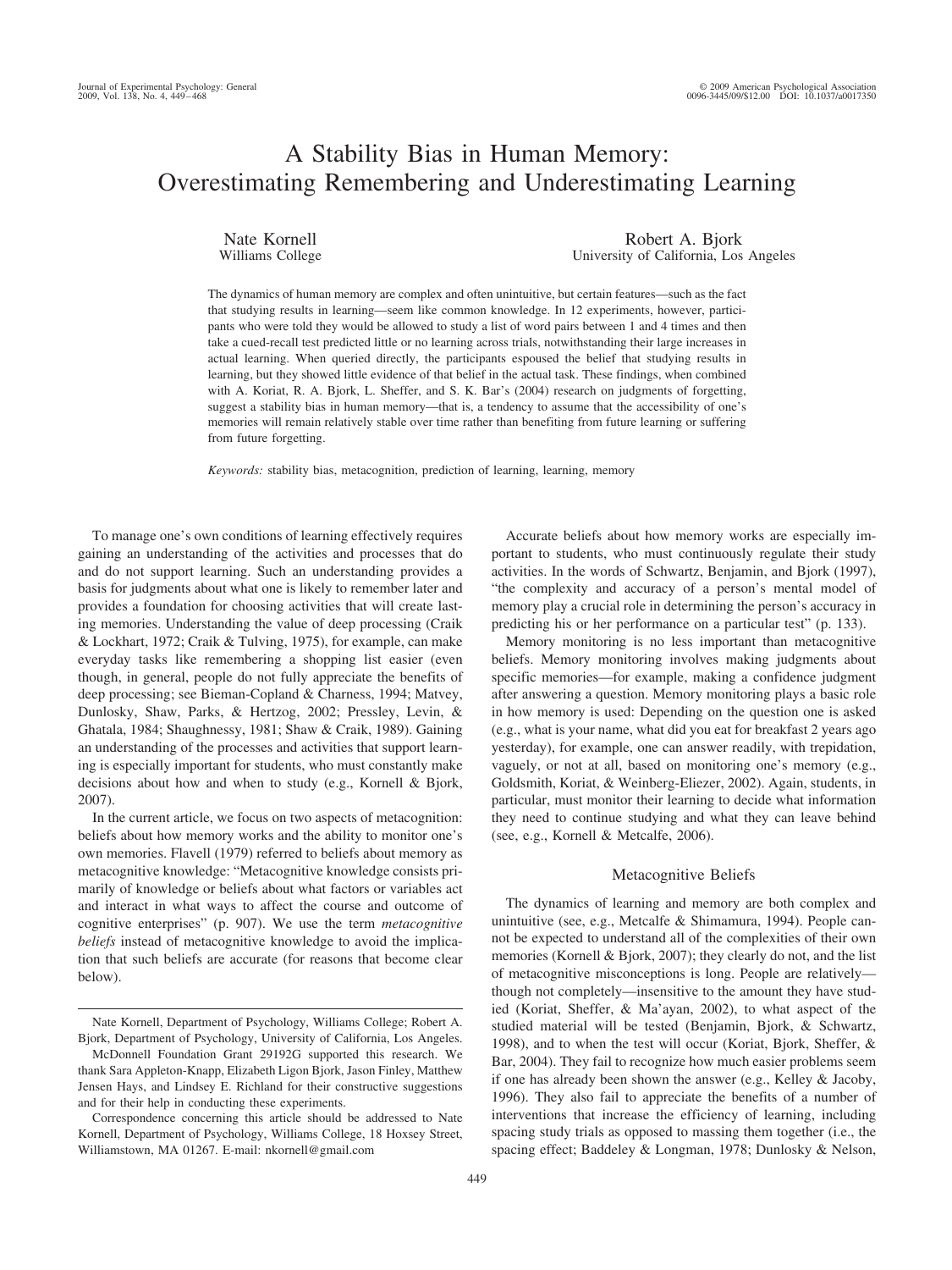1994; Kornell & Bjork, 2008a; Simon & Bjork, 2001; Zechmeister & Shaughnessy, 1980), the value of tests as learning events (e.g., Bjork, 1999; Kornell & Bjork, 2007; Roediger & Karpicke, 2006b), the value of interactive imagery as opposed to rote rehearsal (Rabinowitz, Ackerman, Craik, & Hinchley, 1982; Shaughnessy, 1981; but see Dunlosky & Nelson, 1994), and the value of deep, as opposed to shallow, processing (i.e., the levels of processing effect; Bieman-Copland & Charness, 1994; Matvey et al., 2002; Shaw & Craik, 1989).

As the examples above illustrate, people underestimate the effects of external influences on memory, including how information was studied and how it would be tested. There is wide support for the view that metacognitive judgments are not based on direct access to memory traces but instead rely on inferential processes grounded in a variety of internal and external cues (Schwartz et al., 1997). According to Koriat's (1997) cue-utilization framework of metacognitive judgments, for example, there are three categories of metacognitive cues that guide judgments of learning (JOLs): extrinsic cues, intrinsic cues, and mnemonic cues. Extrinsic cues comprise external influences on memory, such as the nature of the encoding and retrieval context (e.g., the study situation and the test situation) or the amount of time that the to-be-learned information is made available for study. People often fail to appreciate extrinsic cues, which causes a variety of metacognitive illusions. Intrinsic cues, which people usually do appreciate, include characteristics of the to-be-learned information itself—for example, whether the two words in a word pair are related. Mnemonic cues, which people rely on heavily, are based on one's own internal memory state for example, whether one can recall the answer to a question (T. O. Nelson & Dunlosky, 1991) and the fluency with which the answer comes to mind (Benjamin et al., 1998).

The cue-utilization framework relates to another distinction in metacognition, one that is especially relevant in the present context: the distinction between theory-based JOLs and experiencebased JOLs (Jacoby & Kelley, 1987; Koriat, 1997). Theory-based processes depend on a person's metacognitive beliefs—that is, a person's theory, or mental model, of how memory works (e.g., the belief that studying results in learning). Experience-based processes are cued by properties of the items themselves, such as their associability and concreteness, as well as internal cues, such as the fluency with which a response comes to mind. External factors, such as delay to test, do not affect experience-based processes. Theory-based processes are thought to be deliberate, in that they require thinking of and applying a theory of memory, whereas experienced-based processes are thought to arise automatically. In the cue-utilization framework, extrinsic cues often guide theorybased processes, whereas intrinsic and mnemonic cues guide experience-based processes.

# Predicting Forgetting

Although people do not understand all of the complexities of their own memories, some properties, at least, seem straightforward. One is that forgetting occurs over time. As Flavell (1979) noted, in discussing people's beliefs about memory, "There is the further insight that how well you understand something now may not be an accurate predictor of how well you will understand it later. For instance, you may forget later what you can easily bring to mind now" (p. 907).

Koriat et al. (2004) have, however, demonstrated that in some situations, people do not predict that they will forget over time. When participants were asked to predict the likelihood that they would remember each of a series of word pairs after a specific retention intervals, such as 10 min, 1 day, 1 week, 1 month, or—in one experiment—1 year, they did not predict significantly different levels of memory performance, although their actual recall decreased dramatically with delay. These findings reflect what we refer to as a *stability bias* in human memory—that is, a failure to appreciate the degree to which memory can change over time. Participants predicted significant forgetting only when the concept of forgetting was made salient—as, for example, when a given participant was asked to make item-by-item predictions for various retention intervals across items, in which case their predictions were quite accurate. That is, participants' predictions were sensitive to forgetting when the retention interval was manipulated within-participants, which activated the concept of forgetting, but were insensitive to forgetting when the retention interval was manipulated between participants.

These findings highlight the difference between holding a belief (i.e., that forgetting happens) and putting that belief into practice (i.e., behaving as if forgetting happens). Koriat et al. (2004) suggested that people applied their theory-based judgments (i.e., their beliefs about memory) in the within-participants design because the requirement to predict performance for different items at different intervals made the concept of forgetting salient, whereas they applied only experience-based judgments (about the particular items being studied) in the between-participants design, without considering the concept of forgetting. That hypothesis was supported by a final experiment in which participants were asked to predict the number of items they would forget, instead of the number they would remember, which, by making the concept of forgetting salient, resulted in predictions that were sensitive to retention interval (though not as sensitive as was actual recall).

# Predicting Learning

Few characteristics of human memory are as (seemingly) obvious as the fact that forgetting occurs over time, but one candidate is that studying results in learning. Virtually anyone would agree that studying results in learning, which is why people study, why children are taught that practice makes perfect at a young age, and why the notion of a learning curve has entered public parlance. In the words of Roediger (2008), "Perhaps the oldest generalization about learning is that it improves with repetition" (p. 238).

In the current experiments, we asked people outright how much they would learn by studying. We also asked them to estimate the strength of their memory as it would be after various amounts of future studying. For example, we asked participants to predict their performance on a test that would occur after they had been given between zero and three additional opportunities to study a set of items. We then compared people's predictions with their actual learning.

It is important to distinguish the prediction-of-learning task used in the present research from the JOL task, which is the most commonly used measure of metacognitive monitoring. In part, JOLs are a popular measure because they relate to study decisions; as emphasized by Simon and Bjork (2001), JOLs are extremely common in real-world contexts. Whenever, for example, study or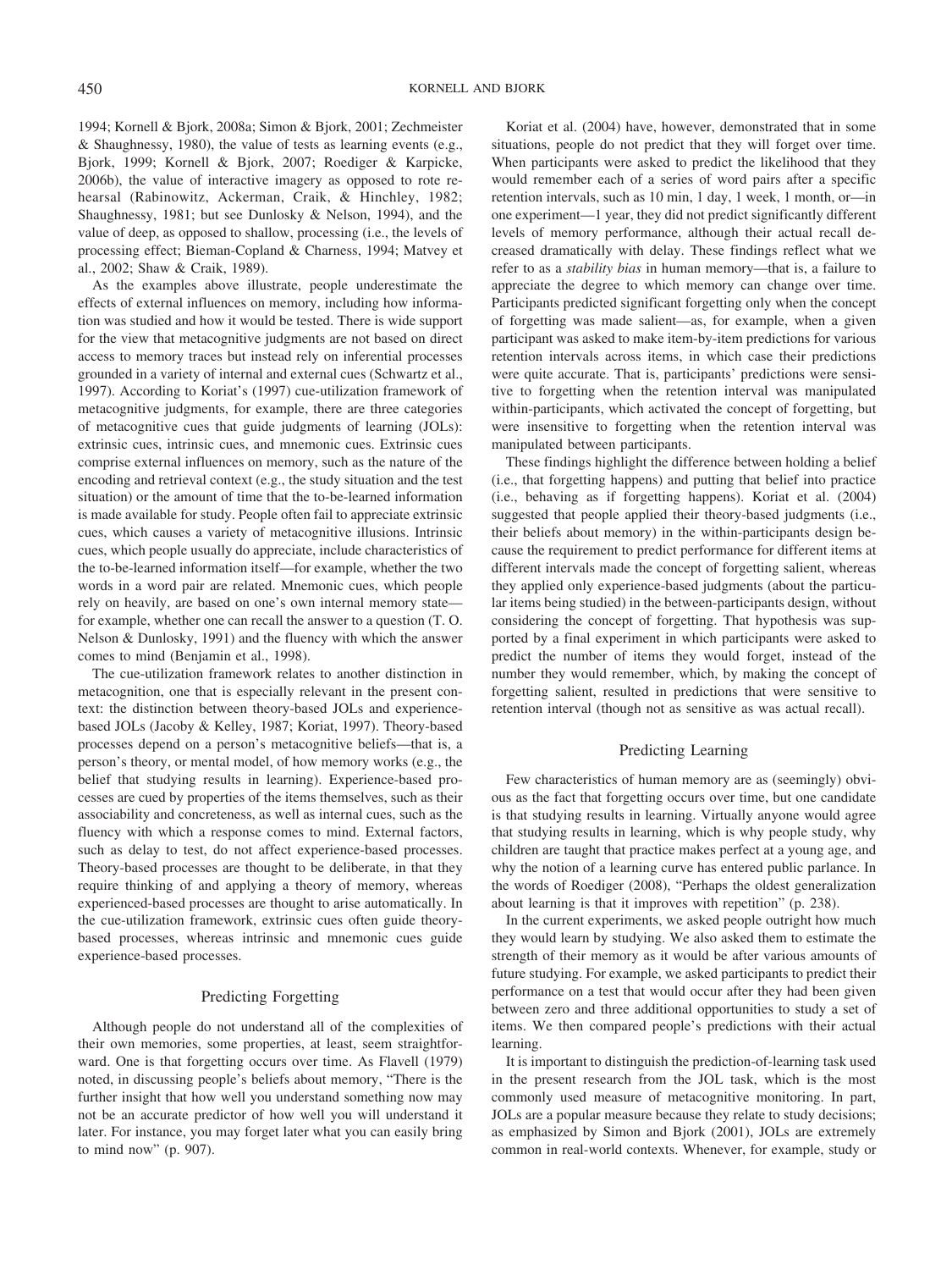practice is self-paced, people apportion their time and effort on the basis of subjective impressions of how well different aspects of the to-be-learned material have or have not been mastered.

Typically, when making a JOL, people are asked to estimate the likelihood that they will be able to remember a to-be-learned item on a later test; an example is asking participants how likely it is that they will be able to succeed on a subsequent cued-recall test. A prediction of learning (POL) differs from a JOL by requiring a judgment of the amount one will learn as a result of future study opportunities, whereas a JOL requires assessing the amount one has learned by virtue of past study opportunities. (Note that a POL is actually closer, in one sense, to being a JOL than is a JOL: It is a judgment about the amount that a memory will change—that is, the amount of learning that will occur— given future study opportunities.) People often give higher JOLs to items that they have studied more (e.g., Metcalfe & Finn, 2008) because people have stronger memories for those items at the time of the judgment. We investigated whether people would also give higher POLs for items that they would be allowed to study more in the future.

The difference between predictions about future learning and predictions about past learning are not simply methodological, as Koriat et al.'s (2004) experiments illustrate. In those experiments, participants were asked to make predictions about future forgetting, which we call POFs, and they failed to predict— under some circumstances—that they would forget. If those predictions about future forgetting had been JOLs, that is, if they had been made a day, a week, or a year after the study session, participants would surely have been more sensitive to the retention interval than they actually were when predicting future forgetting.

The majority of metacognitive research involves judgments that can be made on the basis of the state of one's current memory including research on JOLs, feeling of knowing judgments, tip of the tongue states, and confidence judgments. One exception is a study by Coyne (1985), who asked participants to predict future test performance for six different word lists. College students and older adults were told that they would be allowed to study each list for a different amount of time, on a within-participant basis, ranging from 5 s to 120 s. They were asked how many of the 16 words in each list they would be able to remember. All of the predictions were made consecutively, at the beginning of the experiment, before any list items were presented for study. Thus, the only basis for judgment was the amount of study time that would be allowed. Participants' predictions were remarkably accurate: In the words of the author, "increases in predicted recall scores for both young and old as a function of longer hypothetical presentation times mirrored increases in actual recall that accompanied longer presentations" (Coyne, 1985, p. 148). These results suggest that people can make accurate POLs, although the fact that the amount of study time was the only basis for the judgments was somewhat unrealistic and might have created a demand characteristic.

#### Overconfidence and Underconfidence

Overconfidence, which seems to be a natural human condition, has been demonstrated consistently in a range of domains (e.g., Fischhoff, Slovic, & Lichtenstein, 1977; Kruger & Dunning, 1999), including human memory (see, e.g., Metcalfe, 1998). One contributor to overconfidence is what Koriat and Bjork (2005) have termed a foresight bias: When an answer is available at the time of study, especially if it seems natural or obvious in response to the question, people are prone to overestimate the likelihood that the answer will come to mind when it is required, but absent, on the test.

Overconfidence can turn to underconfidence, however, with repeated study and test trials. This finding is referred to as the underconfidence with practice effect. In a typical study, participants go through a series of study and test cycles and predict, for each studied item, the likelihood they will be able to recall that item during the subsequent test cycle (see, e.g., Koriat, Sheffer, & Ma'ayan, 2002). The JOLs during the first study cycle typically exhibit overconfidence (i.e., predicted recall is higher than actual recall), but that overconfidence switches to underconfidence on subsequent study and test cycles. People seem to make their JOLs during the second and subsequent trials by predicting that they will do as well as they did on the previous test (test performance being a relatively strong mnemonic cue), but in so doing, they fail to appreciate that the second study trial, as well as the first test, are important learning events (Finn & Metcalfe, 2007). This finding illustrates another case in which people underappreciate external influences (i.e., studying and practice) on memory.

# Basic Procedure in the Current Experiments

The procedure used in the present experiments is similar to the basic procedure used in experiments on underconfidence with practice, but with an important difference: All predictions were made on the first study trial. That is, participants studied paired associates and were asked to predict their subsequent cued recall test performance, but all of their predictions were made during the first study trial, at which time they might be asked to predict their performance on any of the subsequent test cycles. Thus, the participants were asked to predict their future learning—that is, the effects of intervening study and test cycles on their ability recall the response member of a given word pair.

At issue is the extent to which participants predict that their recall performance will increase as a function of subsequent study and test cycles. One understandable reaction to that question might be to ask, how could it not be the case that participants would predict better recall given more study opportunities? There are two principal answers to that question. One is that people may indeed greatly undervalue the benefits of additional study. A second possibility is that people may hold the metacognitive belief that studying results in learning but that the application of that belief may be blocked by experience-based processes during the study of a given word pair. That is, a focus on intrinsic factors that influence subsequent recall, such the strength of cue–target associations, may block access to the role of extrinsic factors, such as the number of study and test trials. It should be the case that making the concept of studying salient should make participants' predictions more sensitive to the number of study opportunities—just as making the concept of forgetting salient resulted in more accurate predictions of forgetting (Koriat et al., 2004).

# The Current Experiments

Twelve experiments were designed as variations on a common theme: Participants were presented with a set of word pairs and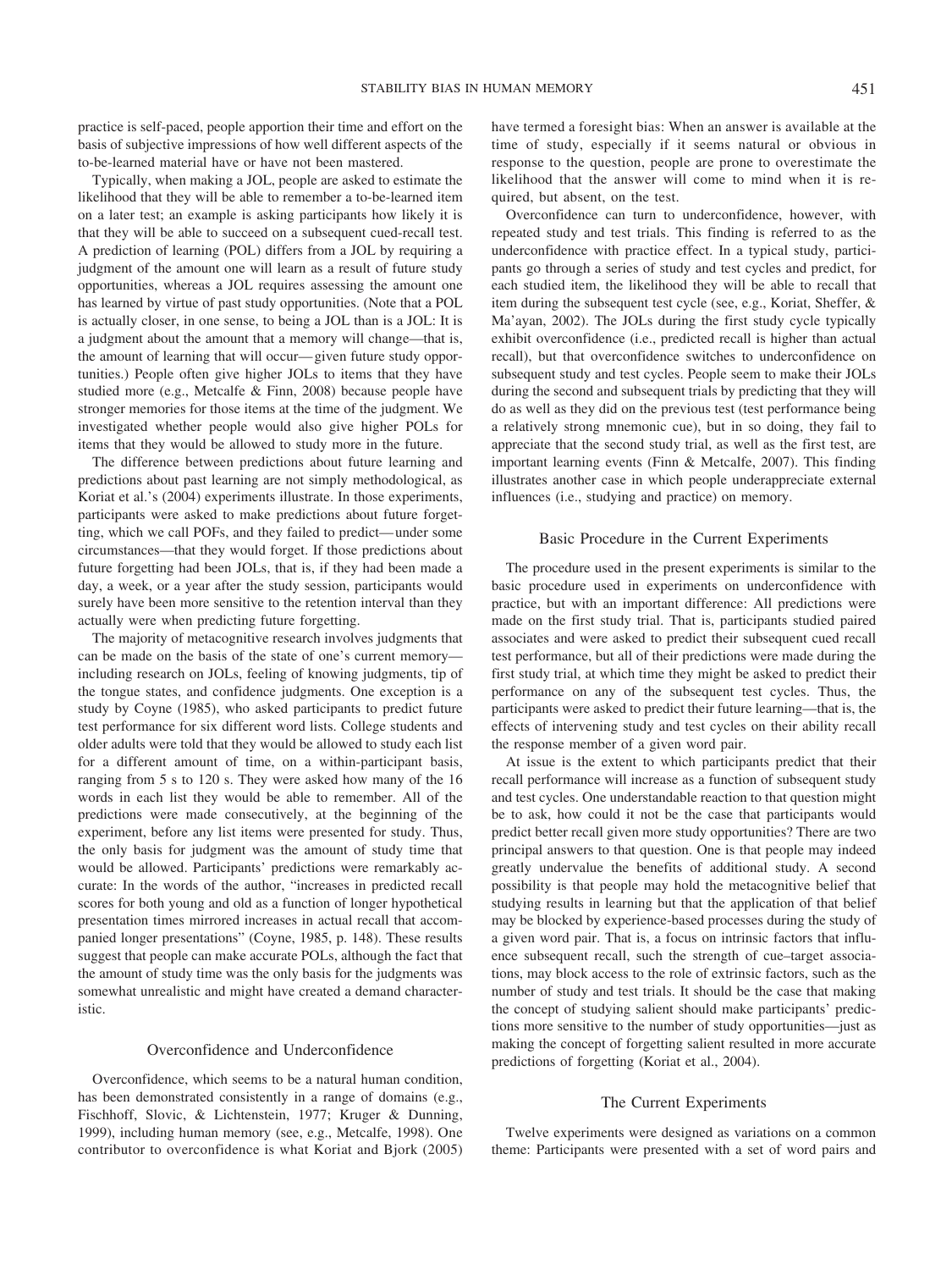asked to predict how well they would remember the second word when cued with the first word on a later test. We varied the number of study trials (and, in some cases, test trials) that participants were told would occur between the time of the prediction and the time of the test for which the participant was asked to make the prediction. For example, a participant might be asked to make a POL for a pair that they would be allowed to study one time and then another POL for a pair that they would be allowed to study four times.

In Experiments  $1-4$  and  $5-7$ , respectively, we used betweenparticipants and within-participant designs to investigate predictions of learning when learning by studying was or was not made salient. Experiments 2 and 6 were also designed to explore whether the experience of participating in the task— under betweenparticipants and within-participant conditions, respectively would induce participants to change the predictions they made for a similar subsequent task. In Experiments 8 –10, the goal was to measure participants' metacognitive beliefs about learning by making the manipulation of study opportunities so salient that participants could not ignore it; in Experiment 8, we told participants that they should expect to learn a lot by studying, and in Experiments 9 and 10, we asked participants outright how much they would learn by studying. In Experiment 11, we examined judgments of past performance. Finally, in Experiment 12, we investigated the cause of the underconfidence-with-practice effect.

# Experiments 1 and 2

In Experiment 1, participants were asked to complete alternating study–test (ST) cycles on a list of 24 word pairs (i.e., all 24 items were studied; then, all 24 items were tested). The number of study and test cycles, which was manipulated on a between-participants basis, was between 1 and 4. During the first study cycle, participants were asked to predict, for each pair, their performance on the last test that they were scheduled to take (which was Test 1, 2, 3, or 4). Thus the conditions were ST, STST, STSTST, and STSTSTST. In Experiment 2, there was only one test, which was preceded by between 1 and 4 study trials (that is, ST, SST, SSST, and SSSST). We expected that removing intervening tests, in Experiment 2, would make salient the number of study opportunities and, thus, the idea that performance should increase across tests. In Experiment 2, we also included a second phase, after participants had completed the criterion test, in which participants were asked to predict how they would do if they did the experiment again with a new set of items.

#### *Experiment 1*

We expected participants to be sensitive to the study manipulation because the number of times they would be allowed to study and the number of tests they would take was clearly stated and highly salient. We also expected participants to be sensitive to the study manipulation for a second reason: The question we asked matched the phenomenon we were asking participants to predict. When Koriat et al. (2004) asked participants to predict forgetting, rather than remembering, the participants predicted significant forgetting, if not at the level of their actual forgetting. That is, the word *forgetting* seemed to activate their existing concept of forgetting. By asking about learning, we expected participants to realize that they would learn and, hence, predict a higher level of recall with more study and test cycles.

# *Method*

*Participants and design.* The participants were 40 University of California, Los Angeles (UCLA), students who participated for course credit. The design was a  $2 \times 4$  mixed design: Item difficulty (easy vs. difficult) and number of study and test cycles (1, 2, 3, 4) were manipulated within- and between-participants, respectively.

*Materials.* We used a mixture of easy and difficult word pairs to verify that our participants were sensitive to item difficulty, an intrinsic, experience-based cue. Half the word pairs were relatively easy (e.g., *hill–valley*) and half were relatively difficult (e.g., *clemency–idiom*). The easy pairs were taken from the D. L. Nelson, McEvoy, and Schreiber (1998) norms. Pairs were selected that had a forward association strength between .050 and .054 (i.e., when presented with the first word in the pair, the first word that came to mind was the second word in the pair for roughly 5% of people). The difficult word pairs were taken from the Paivio, Yuille, and Madigan (1968) norms. Words were selected that had imagery and concreteness scores of between 1 and 4 (on a 1–7 scale). The words were then randomly paired together. All words were a minimum of four letters long. See the Appendix for the full list of word pairs used in the current experiments.

*Procedure.* The procedure consisted of up to four study and test cycles. During the study phases, all 24 word pairs were presented, one by one, in random order, for 3 s each. Each study phase was followed by a test phase, during which the 24 cue words (e.g., causality) were shown one at a time, and participants were asked to type in the target word (e.g., adversity), after which they were given feedback (i.e., the correct answer was shown). After the test phase ended, the next study phase began. The same 24 word pairs were used during all of the study and test cycles.

During the first study cycle, participants were asked to make a POL for each pair. There were four groups of participants who, depending on their condition, were told that they would complete between 1 and 4 study and test cycles (i.e., ST, STST, STSTST, or STSTSTST). They were asked to make their predictions for their final test (e.g., the STST group was asked to predict their performance on Test 2).

*Instructions.* A number of steps were taken in this experiment, and in all of the experiments that follow, to ensure that participants understood the procedure. First, participants read instructions that described the study phase as follows:

In this experiment you're going to learn word pairs. First you'll be shown 24 pairs of words (e.g., *orange–apple*), one at a time. When that's done, you'll be tested on each pair; you'll be shown the first word (*orange*) and asked to type in the second (*apple*).

The participants then studied a practice list of 24 word pairs that were drawn randomly from the same pool of items that was used in the actual experiment. Participants then read detailed instructions further explaining the nature of the study and test trials and explaining the fact that feedback would be provided during the test.

The instructions also included the following statement (in this case taken from STSTST condition):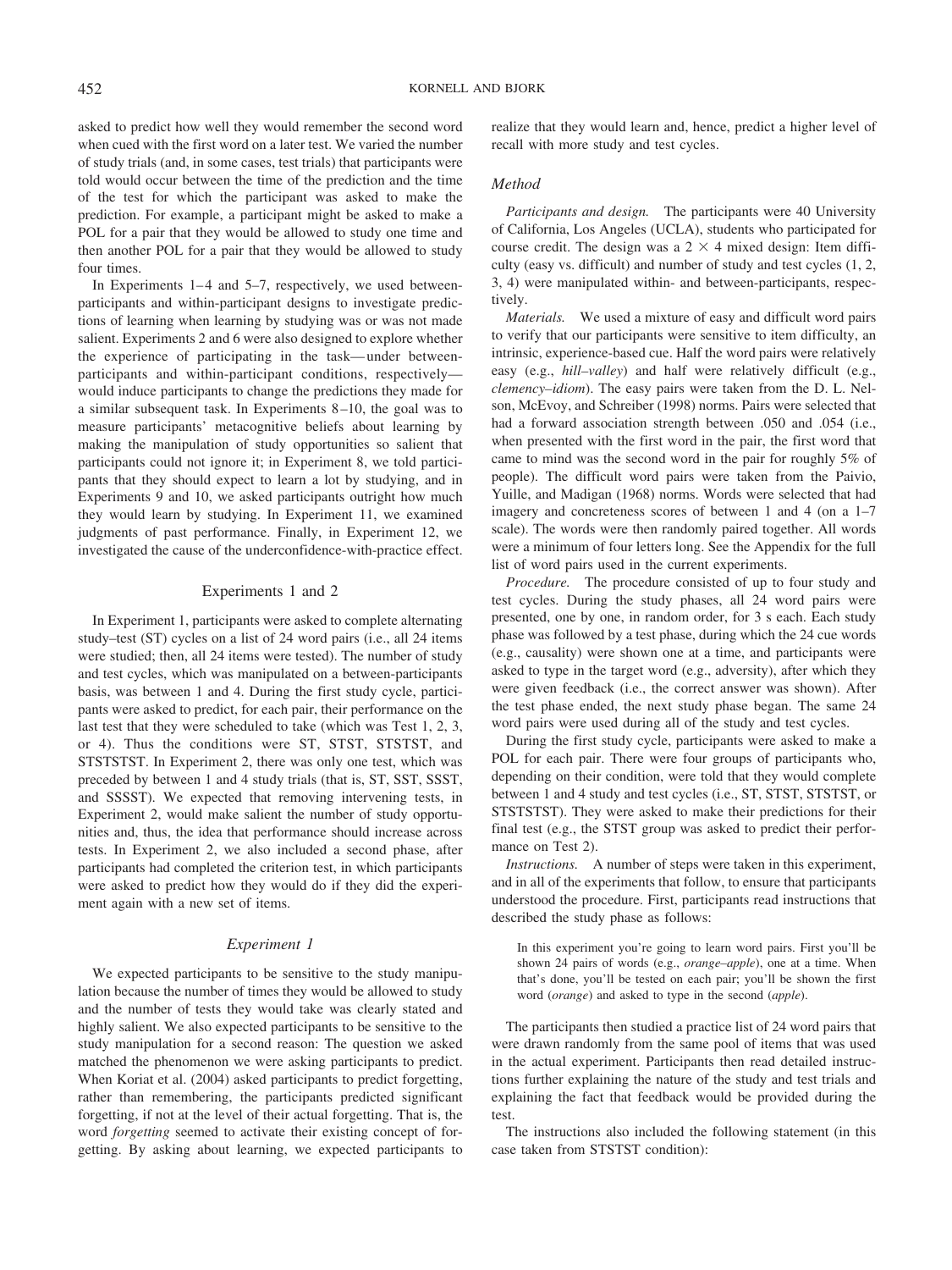Now it's time for the real experiment. A new set of words will be used, similar to the ones you just saw. You'll study the new set and then take a test. Then, that process will repeat (using the same words) two times. Thus the procedure will go study, test, study, test, study, test. During the first (study) phase, you will be asked to make a rating of how likely it is that you will be able to remember each pair on the final test. Make the rating with respect to how you will do on the FINAL test (i.e., the 3rd test). Rate it anywhere from 0% chance to 100% chance. For example, for the pair orange–apple, you would rate the chance, from 0%–100%, that on the final test when you are shown orange you will be able to remember apple. Complete this sentence: When I make my  $0\% - 100\%$  rating, I will do it about test number  $\_\_$ .

#### *Results and Discussion*

As shown in Figure 1, actual recall was affected by the number of study trials,  $F(3, 117) = 234.51$ ,  $p < .0001$ ,  $\eta_p^2 = .86$ , and by the item difficulty,  $F(1, 39) = 250.70$ ,  $p < .0001$ ,  $\eta_p^2 = .87$ , and there was an interaction,  $F(3, 117) = 45.33, p < .0001, \eta_p^2 = .54$ . Predicted recall, on the other hand, was affected by item difficulty,  $F(1, 36) = 306.38, p < .0001, \eta_p^2 = .89$ , but the number of study trials did not have a significant effect,  $F(3, 36) = 0.84$ ,  $p = .48$ , nor was there a significant interaction,  $F(3, 36) = 1.91$ ,  $p = .15$ . When actual and predicted recall were analyzed in a combined analysis of variance (ANOVA), there was a significant interaction whereby actual recall increased over trials more than did predicted recall,  $F(3, 36) = 5.53$ ,  $p < .01$ ,  $\eta_p^2 = .32$ . Averaged across item difficulty, actual recall went up 36 percentage points between Tests 1 and 4; predicted recall went up by 8 percentage points. A planned comparison showed the latter increase to be nonsignifi-



*Figure 1.* Actual and predicted recall in Experiment 1. Participants completed between one and four study and test cycles. They were asked, during the first study trial on each item, to predict their accuracy on their final test (Test 1, 2, 3, or 4, between participants). Half of the items were easy and half were hard. Error bars represent 1 standard error of the mean.

cant,  $t(18) = 1.20$ ,  $p = .25$ . Thus, making the number of study and test trials salient and asking about learning while manipulating learning did not lead participants to become sensitive to the importance of the number of times they were allowed to study. Instead, participants underestimated their learning ability.

#### *Experiment 2*

Experiment 2 was similar to Experiment 1, with two important exceptions. First, instead of alternating study and test trials, participants studied between 1 and 4 times and then took a single test, again on a between-participants basis. We expected that removing the intervening tests might make the manipulation of the number of study trials more salient than it was in Experiment 1. The second change was that after the participants took the test they were asked to complete a second phase of the experiment in which, after being asked to imagine that they would participate in the experiment again with a new set of items, the participants were asked to predict the number of items they would remember after studying either 1 or 4 times.

#### *Method*

*Participants, materials, and design.* The participants were 40 UCLA students who participated for course credit. The design was a  $2 \times 4$  mixed design: Item difficulty (easy vs. difficult) and number of study and test cycles (1, 2, 3, 4) were manipulated within- and between-participants, respectively.

*Procedure.* The basic procedure was similar to the procedure used in Experiment 1: Participants studied and were tested on a list of 24 word pairs, and they made a prediction about their future test performance during the first study trial for each studied pair. The procedure differed, however, in that there were no intervening tests before the final test. Thus, each participant studied a list of words either 1, 2, 3, or 4 times and then took a single test (i.e., ST, SST, SSST, or SSSST). Again, participants had to respond correctly to the following sentence before the experiment began: "Complete this sentence: The number of times I will get to study each pair before I take the test is \_

Immediately after completing the test, participants were given a sheet of paper that described the experiment that they had just completed, except that the sheet showed—as sample stimuli—24 word pairs that were not used in the first phase of Experiment 2. Participants were asked to make an aggregate prediction—that is, a prediction about a group of items, rather than a single item regarding those 24 word pairs. They were asked to imagine that they were going to participate in the experiment described on the sheet and to make a POL, on a between-participants basis, for a test that would occur either after one study trial or after four study trials. Thus, the design for the second phase of the experiment was  $a \, 4 \times 2$  between-participants design: original condition (ST, SST, SSST, SSSST) and Phase 2 condition (ST, SSSST) both were manipulated between-participants.

#### *Results and Discussion*

*Phase 1.* As shown in the left panel of Figure 2, actual recall increased with the number of study trials,  $F(3, 36) = 6.25, p < .01$ ,  $\eta_p^2$  = .34, and decreased with item difficulty,  $F(1, 36) = 500.63$ ,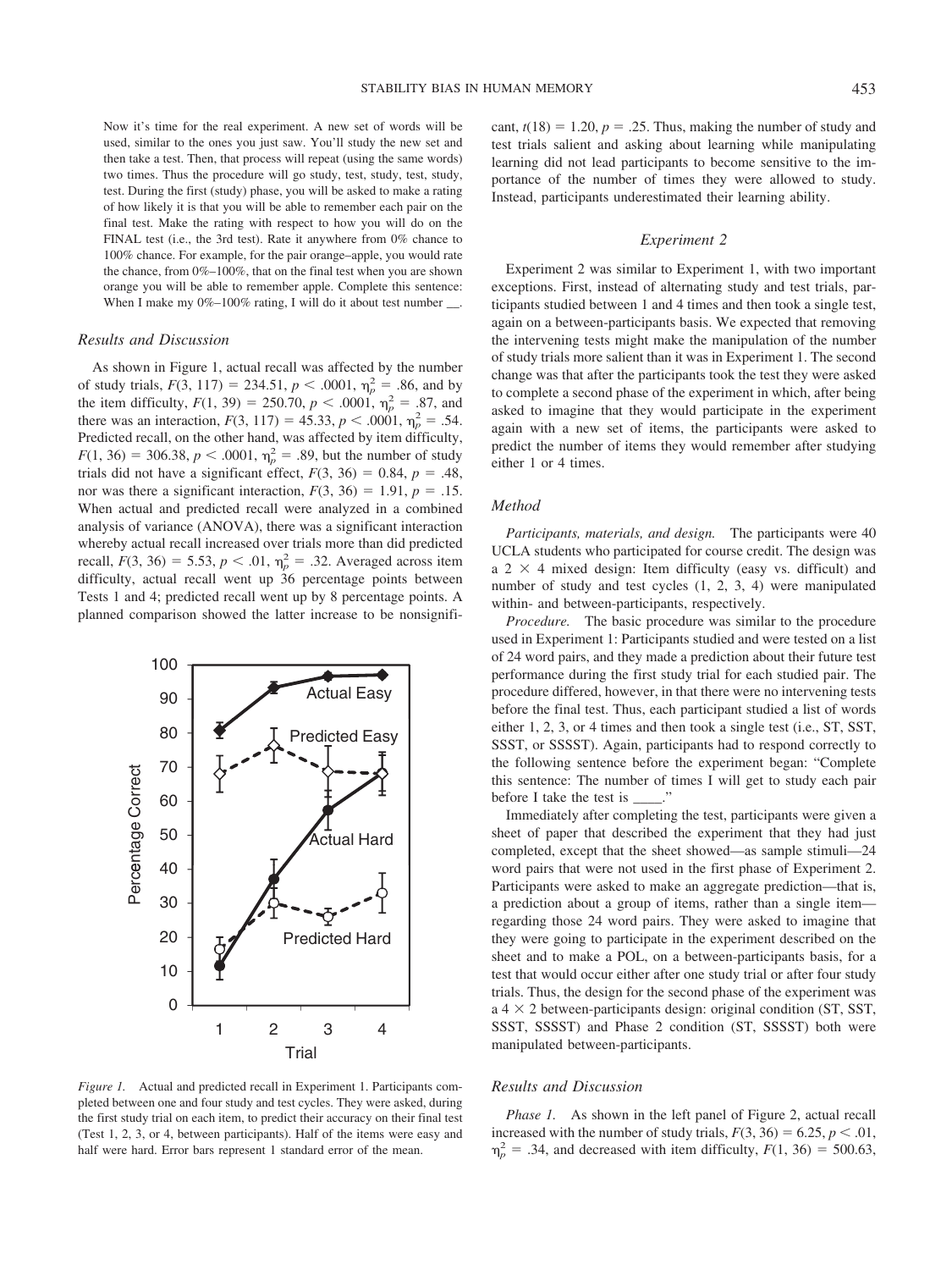

*Figure 2.* In Experiment 2, actual and predicted recall in Phase 1 (left panel) and predicted recall in Phase 2 (right panel). During Phase 1 (left panel), participants completed 1, 2, 3, or 4 study trials per item (between participants) followed by a test trial. They were asked, during the first study trial on each item, to predict their accuracy on the test. Half of the items were easy, and half were hard. During Phase 2 (right panel), participants made aggregate predictions—that is, predictions of how many items they would recall on a  $0-24$  scale—assuming they would do the experiment again with new items. The data in the right panel are plotted as a function of the condition to which the participant was assigned during Phase 1 (abscissa) and the trial (1 or 4) for which he or she made predictions for during Phase 2. Error bars represent 1 standard error of the mean.  $S = study$ ;  $T = test$ .

 $p < .0001$ ,  $\eta_p^2 = .93$ . There was also an interaction between item difficulty and number of study trials,  $F(3, 36) = 5.88$ ,  $p < .01$ ,  $\eta_p^2 = 0.33$ , apparently because accuracy on easy items was near the ceiling after the first trial. Predicted recall, on the other hand, was significantly affected by item difficulty,  $F(1, 36) = 287.04$ ,  $p <$ .0001,  $\eta_p^2 = .89$ , but not by the number of study trials ( $F < 1$ ), nor was there an interaction  $(F < 1)$ .

When actual and predicted recall were analyzed in a combined ANOVA, there was a significant interaction whereby actual recall increased over trials more than did predicted recall,  $F(3, 36) =$ 5.89,  $p < .01$ ,  $\eta_p^2 = .33$ . Averaged across item difficulty, actual recall went up 24 percentage points between test Trials 1 and 4, whereas predicted recall actually went down by 7 percentage points, a decrease that a planned comparison showed to be nonsignificant,  $t(18) = -0.90$ ,  $p = .38$ . Thus participants were sensitive to item difficulty, an experience-based cue, and were overconfident in their memories in their List-1 POLs, but they were completely insensitive to the number of times they would be allowed to study—vastly underestimating, in effect, their own learning ability.

*Phase 2.* The right panel of Figure 2 shows plots of participants' Phase 2 predictions as a function of their Phase 1 condition (ST, SST, SSST, or SSSST) and whether they were predicting ST performance or SSSST performance. As the figure shows, during Phase 2, participants' aggregate predictions of Test 1 performance  $(M = 48\%)$  did not differ significantly from aggregate predictions of Test 4 performance  $(M = 49\%)$ ,  $F(1, 32) = 0.21$ ,  $p = .65$  although, as noted above, actual recall increased by 24 percentage points. Thus, the experience of studying and being tested did not lead to accurate POLs. The condition to which a participant had been assigned in Phase 1 did not significantly affect the predictions, nor was there an interaction  $(Fs \leq 1)$ . It is particularly surprising that participants who were allowed to study four times before being tested did not predict that better performance would result from four study trials than from one. The participants in Experiment 2 were not tested repeatedly, however, and as we elaborate below (see Experiment 6), being tested repeatedly during study might have made them more aware of the amount they were learning.

#### *Discussion of Experiments 1 and 2*

In Experiments 1 and 2, participants were asked to predict, on a between-participants basis, how they would do on a cued-recall test after studying either 1, 2, 3, or 4 times. Actual recall increased significantly between Test 1 and Test 4 in both experiments (by an average of 33 percentage points), but despite our expectations, predicted recall did not increase significantly in either experiment (the average increase was 3 percentage points). These results reflect a stability bias in human memory: Participants predicted little difference between their current memory state and their future memory state, regardless of the amount of studying that would be allowed in the future. Participants were highly sensitive to item difficulty, an intrinsic cue, but in support of the distinction between theory-based metacognitive judgments and experiencebased metacognitive judgments, they were not sensitive to the amount that they would be allowed to study, an extrinsic cue.

#### Experiments 3 and 4

Experiments 3 and 4 were aggregate-judgment versions of Experiments 1 and 2—that is, after reading descriptions of either Experiment 1 or Experiment 2, participants were asked to predict how many of the 24 studied items they would remember were they to participate in the experiment. Because aggregate judgments are not made about individual items, we predicted that item difficulty, an intrinsic cue, would exert less control than it did in Experiments 1 and 2. We expected that being released from the control of an intrinsic cue might allow an extrinsic cue, the number of study opportunities, to exert more control. Consistent with that interpretation, aggregate judgments have been shown to be less subject to overconfidence than are item-by-item judgments (Griffin & Tversky, 1992; Koriat et al., 2002; Mazzoni & Nelson, 1995). In addition, participants did not experience learning the items when making aggregate judgments, so we expected them to rely less on the experienced-based processes that seemed dominant in the previous experiments and to rely more on theory-based predictions instead. For these reasons, we expected participants might be less subject to underconfidence in learning when making aggregate judgments.

## *Experiment 3*

#### *Method*

Experiment 3 was an aggregate-judgment version of Experiment 1. Thirty-two UCLA students were asked to read a description of Experiment 1. The description included the 24 word pairs drawn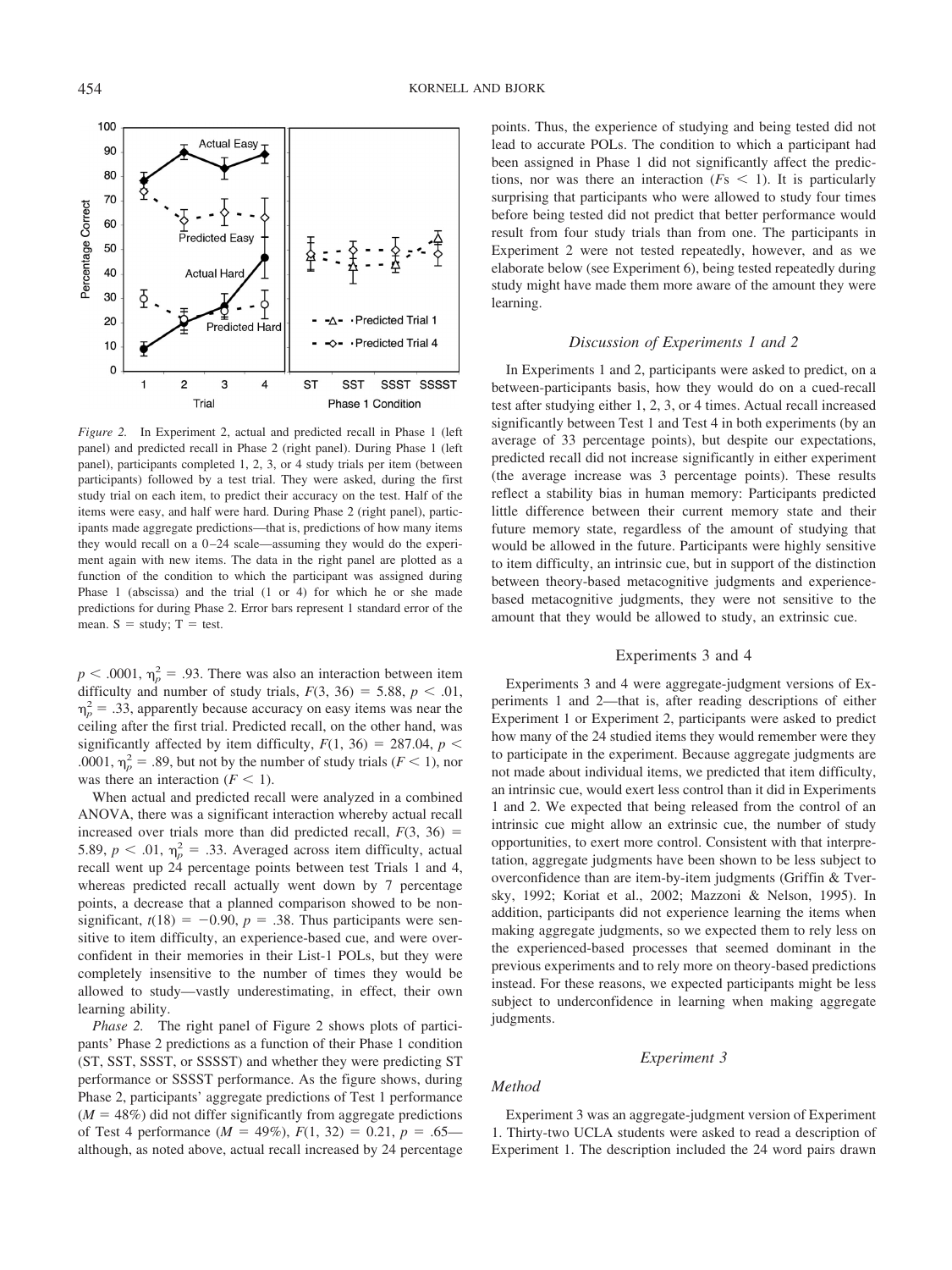from the same pool as the words that were presented in Experiment 1. Participants were asked to imagine participating in the described experiment and to make a single aggregate judgment of how they thought they would do on the final test. One of the four conditions was described to each participant, on a between-participants basis, and thus the final test was, depending on the participant's condition, Test 1, 2, 3, or 4 (i.e., ST, STST, STSTST, or STSTSTST).

#### *Results*

Predicted learning was not affected by the number of study and test cycles,  $F(3, 28) = 0.41$ ,  $p = .75$  (see the left panel in Figure 3). The predictions increased by 3 percentage points between Test 1 ( $M = 54\%, SD = 16$ ) and Test 4 ( $M = 57\%, SD =$ 19), a difference that planned comparison showed to be nonsignificant,  $t(14) = 2.60, p = .77$ .

# *Experiment 4*

## *Method*

Thirty-two UCLA students were asked to read a description of Experiment 2. The description included 24 word pairs drawn from the same pool as the words that were presented in Experiment 2. Participants were asked to make a single aggregate judgment of how they would do on the final test if they were to be a participant in an identical experiment with different word pairs. Each participant was assigned to one of the four conditions (i.e., ST, SST, SSST, or SSSST).

#### *Results*

Aggregate POLs did not vary as a function of the number of times a participant was told he or she would be allowed to study,  $F(3, 28) = 0.23$ ,  $p = .87$  (see the right panel in Figure 3). A



*Figure 3.* Predicted recall in Experiments 3 (left panel) and 4 (right panel). Participants were asked to imagine participating in Experiments 1 and 2, respectively. They made predictions for a test that would occur following 1, 2, 3, or 4 study and test cycles (Experiment 3) or following 1, 2, 3, or 4 study cycles (Experiment 4) on a between-participants basis. Error bars represent 1 standard error of the mean.

planned comparison showed no significant difference between the predictions for the ST condition and the SSSST condition, which had identical means  $(62.5\%), t(14) = 0.0.$ 

# *Discussion of Experiments 3 and 4*

In Experiments 3 and 4, participants were asked to make aggregate predictions, on a between-participants basis, of how many items they would remember if they were to participate in one of the conditions of Experiments 1 and 2, respectively. The predictions were not sensitive to the number of study opportunities in either experiment, despite our expectation that aggregate judgments would be less influenced by differences between items than were the item-by-item predictions made in Experiments 1 and 2.

#### Experiments 5 and 6

In Experiments  $1-4$ , we found that when asked to make predictions for an upcoming test, participants did not act as though more studying would lead to more learning, at least in a betweenparticipants design. In Experiments 5 and 6, we made the study manipulation more salient. Participants were asked to make predictions on a within-participant basis. They were not asked to make multiple predictions for a given item (but see Experiments 9 and 10); instead, for each item, they were asked to make a prediction for one of the four tests. The predicted-for test was selected randomly on each trial (see Figure 4). This procedure made the manipulation of study opportunities unmistakably salient. Under similar within-participant conditions—in the context of predicting forgetting, rather than learning—Koriat et al.'s (2004) participants accurately predicted that they would forget with time.

Experiment 5 was similar to Experiment 1—in which the conditions were ST, STST, STSTST, and STSTSTST— except that the predictions were made on a within-participant basis. Experiment 6 was similar to Experiment 5, but the materials were word pairs whose difficulty was relatively homogeneous, which we thought would make item differences less salient, giving more prominence to the study manipulation and thereby increasing prediction accuracy. In Experiment 6, we also asked participants, after they had completed the test, to imagine doing the experiment again with a new set of word pairs and to predict how they would do on either Test 1 or Test 4.

## *Experiment 5*

# *Method*

*Participants, materials, and design.* The participants were 40 UCLA students who participated for course credit. The materials were taken from Experiment 1. The design was a  $2 \times 4$  withinparticipants design: Item difficulty (easy vs. difficult) and number of study and test cycles (1, 2, 3, 4) were manipulated withinparticipants.

*Procedure.* The procedure was similar to the procedure used in Experiment 1: Participants studied and were tested on a list of 24 word pairs, and during the first study trial on each pair, participants made a prediction of their ability to recall that pair on a subsequent test. Test trials intervened between study trials, as in Experiment 1.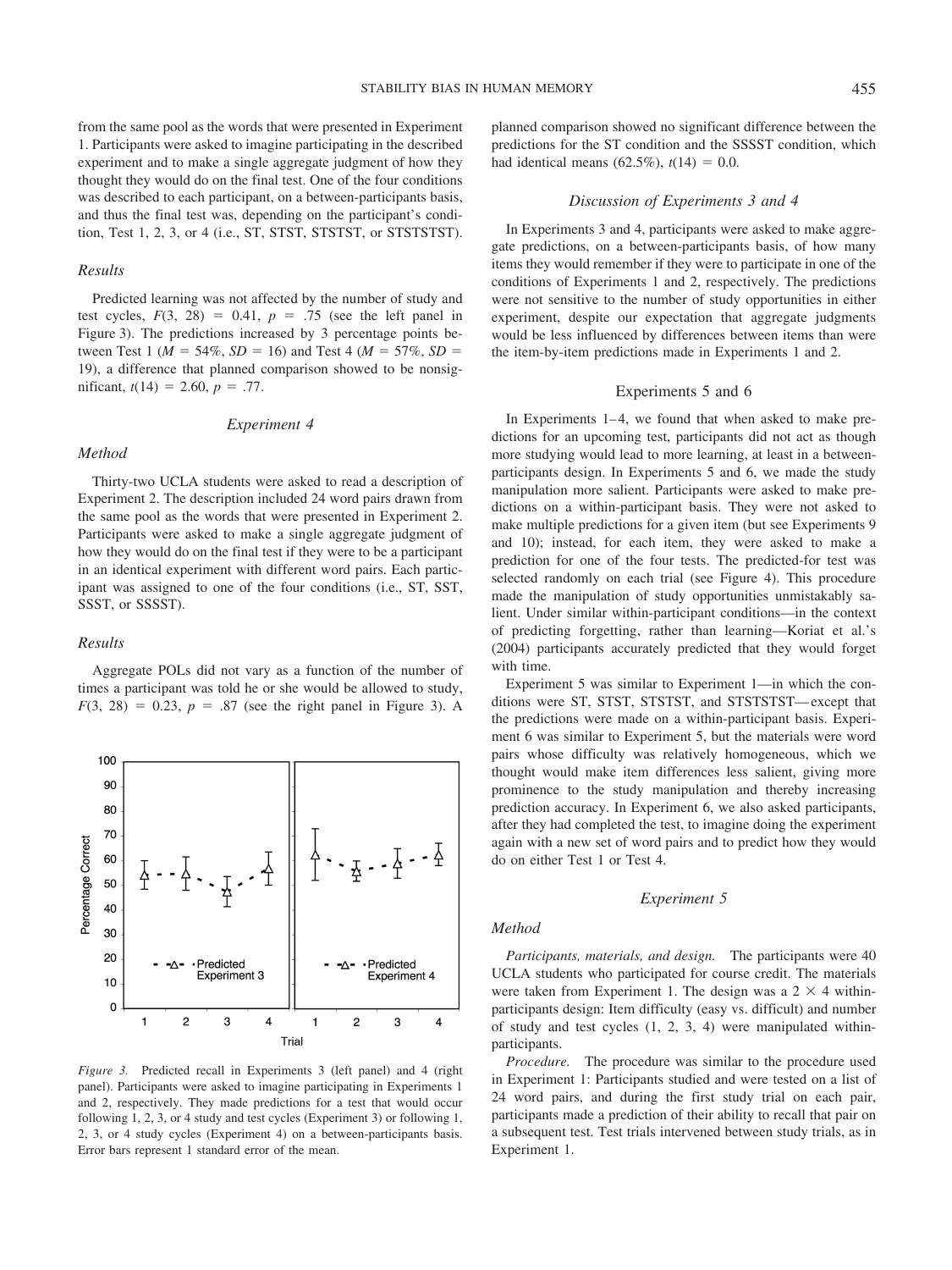

*Figure 4.* Screen display during prediction trials in Experiments 5, 6, 7, and 8. Four boxes were displayed to make the manipulation of study and test cycles unambiguous. When the participant was asked to make a prediction for Test 2, as in this example, the Test 2 box was highlighted and contained a blinking cursor; typed characters appeared in the Test 2 box; and the test number was identified in the text below the boxes. In Experiment 7, the word *remember* was replaced with *forget*.

The procedure differed from Experiment 1 in one important way: Each participant made predictions for Tests 1, 2, 3, and 4 on a within-participant basis. Six of the 24 items were assigned to each of the four prediction conditions. We took pains to make the manipulation of study opportunities very obvious: When prompting a participant to make a prediction, the computer screen displayed four answer boxes that were labeled Test 1, Test 2, Test 3, and Test 4 (see Figure 4). If, for example, the current item had been randomly assigned to the Test 3 condition, a blinking cursor was placed in the answer box labeled Test 3, the Test 3 label was made bright orange, and a message on the screen read, "Enter the chance (0%–100%) that you'll remember this on Test 3." The procedure was also explained in detail in the instructions, and moreover, participants were only included in the analyses if they indicated on a postexperimental questionnaire that they had understood the directions and followed them correctly. In sum, we believe that during the predictions, the study manipulation was unmistakably salient.

## *Results and Discussion*

As shown in Figure 5, actual recall increased with the number of study trials,  $F(3, 117) = 353.43, p < .0001, \eta_p^2 = .90$ , and with item difficulty,  $F(1, 39) = 381.62$ ,  $p < .0001$ ,  $\eta_p^2 = .91$ . There was also a significant interaction of pair type with trial, which appears to reflect a ceiling effect for easy items,  $F(3, 117) = 62.00, p <$ .0001,  $\eta_p^2 = .61$ .

Predicted recall was also significantly affected by the number of study trials,  $F(3, 117) = 4.82, p < .01, \eta_p^2 = .11$ , as well as by item difficulty,  $F(1, 39) = 343.95$ ,  $p < .0001$ ,  $\eta_p^2 = .90$ , but the interaction was not significant,  $F(3, 117) = 1.59$ ,  $p = .20$ . The increase in actual recall across trials, however, was significantly larger than the increase in predicted recall across trials, *F*(3, 117) = 59.23,  $p < .0001$ ,  $\eta_p^2 = .60$ . Averaged across item difficulty, actual recall increased by 43 percentage points between study Trials 1 and 4, whereas predicted recall increased by 8 percentage points. As in the previous experiments, participants were overconfident in their current memories when predicting their performance on the first test but underconfident in their learning ability when predicting their performance on subsequent tests.

# *Experiment 6*

Predictions of learning increased only slightly, if significantly, across study trials in Experiment 5. The materials in Experiment 5, which were a mix of easy and difficult word pairs, varied with respect to item difficulty, an intrinsic cue that has been shown to influence metacognitive judgments more than do extrinsic cues, such as the number of study trials (Koriat, 1997; Koriat et al., 2004). We hypothesized that in the previous experiments, item difficulty may have been a strong cue that overshadowed the manipulation of study and test opportunities. In Experiment 6, we used a relatively homogeneous set of difficult word pairs. As in Experiment 2, we also asked participants, after they had completed the final test, how they thought they would do if they did the experiment again with a new set of items.

#### *Method*

The procedures of Experiments 5 and 6, which were very similar (see Figure 4), differed only with respect to the materials. The materials in Experiment 6 were 24 homogeneously difficult, unrelated word pairs (e.g., causality–adversity; misconception– pacifism; see Appendix). They were randomly selected from the same pool of pairs as were the difficult pairs in Experiments 1–5.



*Figure 5.* Actual and predicted recall in Experiment 5. Participants completed four study and test cycles. They were asked, during the first study trial on each item, to predict their accuracy on Test 1, 2, 3, or 4. The test for which the participant made the prediction was assigned randomly on a within-participant basis. Half of the items were easy, and half were hard. Error bars represent 1 standard error of the mean.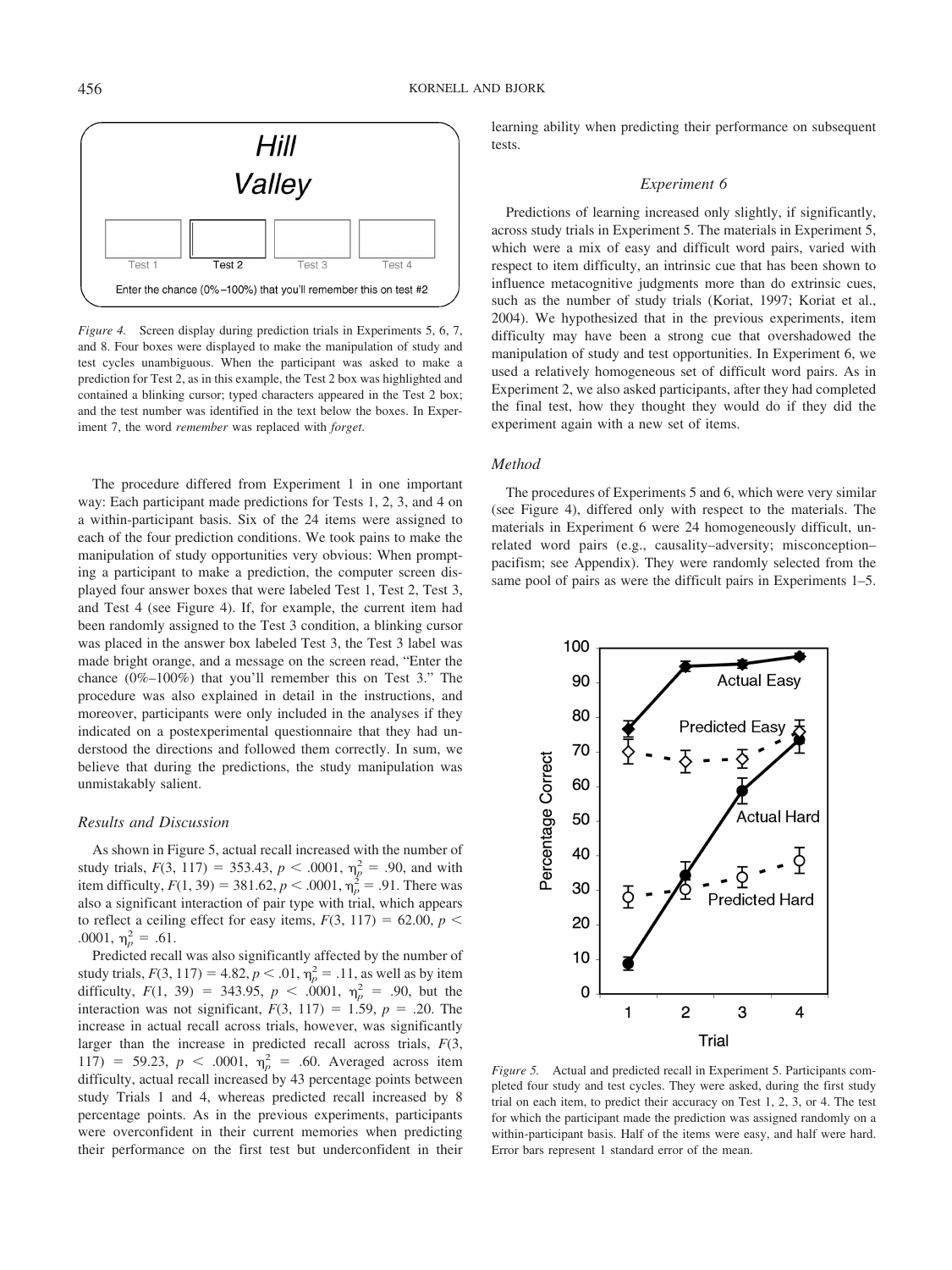The participants in Experiment 6 were 20 UCLA students who participated for course credit.

Immediately after completing the test, participants completed a second phase of Experiment 6. They were given a sheet of paper that described the experiment that they had just completed and were asked to imagine that they were going to do the experiment again with a new set of items. They were then asked, on a between-participants basis, to predict the number of items they would answer correctly on either Test 1 or Test 4. Because the study manipulation was within-participants during the first phase of the experiment, the design of the second phase was a betweenparticipants design with two between-participant conditions: Participants were asked to predict for Test 1 or Test 4.

#### *Results and Discussion*

*Phase 1.* As shown in the left panel of Figure 6, actual and predicted performance replicated the pattern for difficult items in Experiment 5, but predicted recall did not increase significantly across study trials,  $F(3, 57) = 0.90$ ,  $p = .45$ . Actual recall increased significantly across study trials,  $F(3, 57) = 80.29$ ,  $p <$ .0001,  $\eta_p^2 = .81$ , and the increase in actual recall between Trials 1 and 4 (53%) was greater than the nonsignificant increase in predicted recall (3%),  $F(3, 57) = 51.88$ ,  $p < .0001$ ,  $\eta_p^2 = .73$ . The results of Experiment 6 did not, therefore, replicate the significant increase in predicted performance across study trials obtained in Experiment 5— even though making the pairs more homogeneous in difficulty seemed, in advance, to be a way of making study opportunities more salient. Again, participants were overconfident in their initial learning but were either underconfident in or un-



*Figure 6.* In Experiment 6, actual and predicted recall in Phase 1 (left panel) and predicted recall in Phase 2 (right panel). During Phase 1 (left panel), participants completed four study and test cycles. They were asked, during the first study trial on each item, to predict their accuracy on Test 1, 2, 3, or 4. The test for which the participant made the prediction was assigned randomly on a within-participant basis. During Phase 2 (right panel), participants made aggregate predictions—that is, predictions of how many items they would recall on a 0-24 scale—assuming they would do the experiment again with new items, given either 1 or 4 study and test trials (between participants). Error bars represent 1 standard error of the mean.

mindful of their ability to learn from subsequent study opportunities.

*Phase 2.* As shown in the right panel of Figure 6, during Phase 2, participants' aggregate predicted recall increased by 20 percentage points between Test 1 ( $M = 34\%$ ) and Test 4 ( $M = 54\%$ ),  $t(18) = 2.21, p < .05, d = .99$ . This increase was large and significant, although it was less than half of the 53 percentage points by which actual recall increased during Phase 1. Thus, after experiencing multiple study opportunities and tests, participants predicted better recall after four study and test trials than after one study and test trial, but their predictions greatly underestimated their actual learning.

# *Discussion of Experiments 5 and 6*

In Experiments 5 and 6, participants were asked to predict, on a within-participants basis, how they would do on a cued-recall test after studying either 1, 2, 3, or 4 times. We expected the withinparticipants manipulation to make the number of study opportunities salient and, therefore, make people predict that they would learn over time. Such a finding would have replicated Koriat et al.'s (2004) finding that people predict they will forget when the retention interval is manipulated within-participants. Contrary to our expectations, however, our participants predicted that they would learn very little by studying. Although participants predicted a significant, if small, increase in learning across trials in Experiment 5, they did not predict a significant increase in Experiment 6. Once again, these results are consistent with a stability bias in human memory—that is, participants acted as though their memories would not change in the future, regardless of how much they would be allowed to study.

In Experiment 6, as in Experiment 2, participants were asked, on a between-participants basis, to make aggregate memory predictions for a hypothetical experiment immediately after completing an identical actual experiment. At issue was whether people learn from experience that studying results in learning—that is, would the participants' experience during the initial experiment, in which they learned and then took a test, lead participants to make accurate aggregate predictions. When the initial experiment only involved one test (Experiment 2), the subsequent predictions of performance on Test 1 and Test 4 were equivalent; when the initial experiment involved four study and test cycles (Experiment 6), participants predicted that they would learn by studying, although they underestimated their learning ability. Thus, being tested during the initial experiment seems to have been a critical factor in allowing participants to recognize the benefits of studying and being tested. In both experiments, participants were overconfident in their memory abilities and underconfident in their learning ability.

In Experiment 6, when participants were asked to imagine that they were going to participate in the experiment a second time, they underestimated the amount they would learn by more than half, despite direct evidence derived from their own performance just minutes earlier of how much they could actually learn.

# Experiments 7 and 8

#### *Experiment 7*

Experiment 7 differed from the first phase of Experiment 6 in only one respect: Participants in Experiment 7 were asked to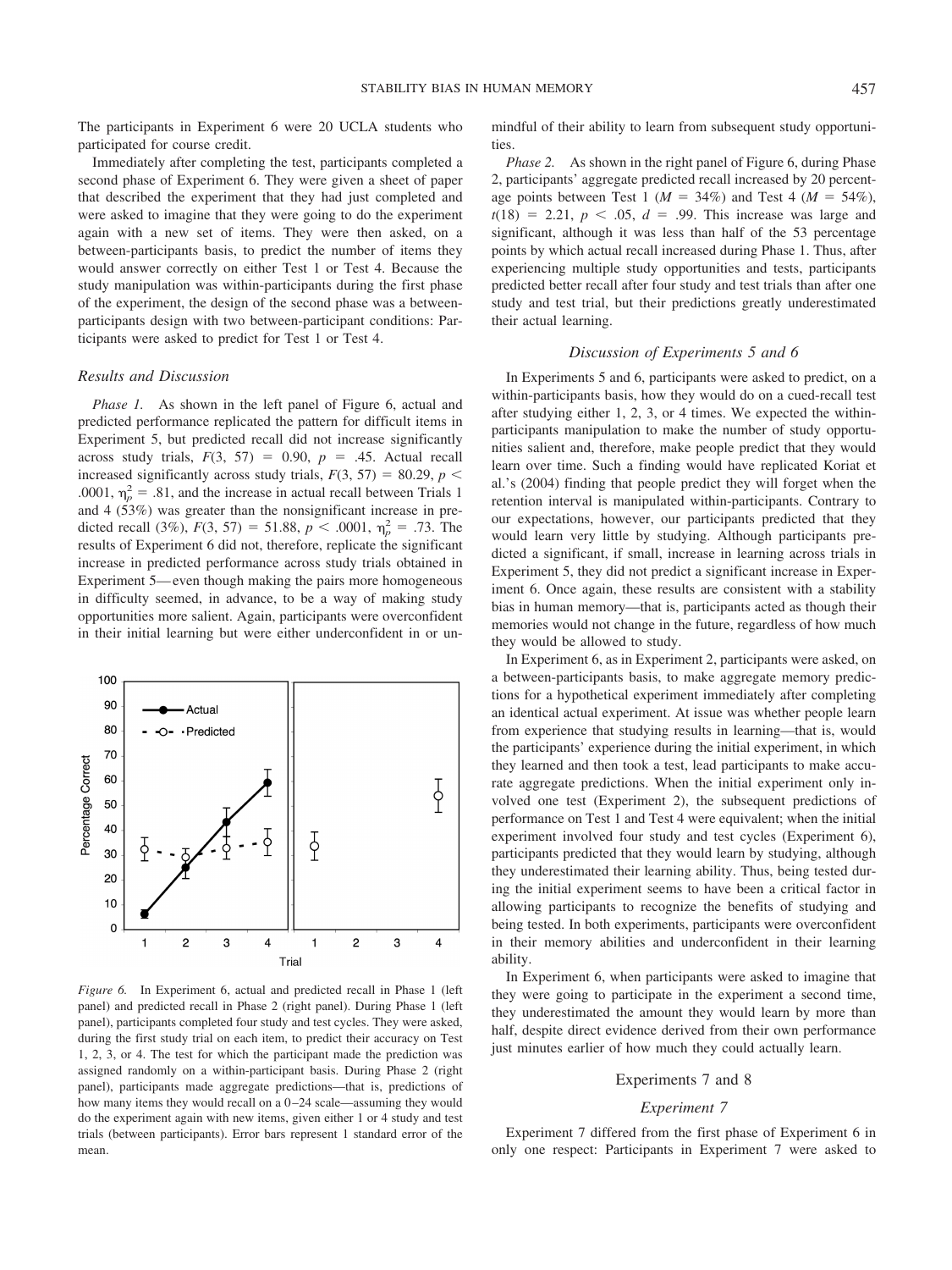predict their chance of forgetting each item on the final test instead of their chance of remembering that item (see Figure 4). We expected that asking participants about forgetting might make them mindful of the ways their memories change, including the fact that studying results in a resistance to forgetting and, thereby, make them more sensitive to the study manipulation. Koriat et al. (2004) found that participants, on a between-participants basis, did predict forgetting—though not to the extent of actual forgetting when they were asked to predict forgetting rather than remembering. They concluded that making the concept of forgetting salient, by asking about forgetting, activated participants' knowledge that forgetting happens over time. Although we did not manipulate retention interval— or by extension forgetting—we reasoned that thinking about forgetting might nonetheless make participants think about external influences on memory, including the positive effect of studying on learning.

# *Method*

Participants in Experiment 7 were asked, in a procedure otherwise identical to the procedure used in Experiment 6, to predict their chance of forgetting each item on the final test. For example, if an item was assigned to the Test 2 condition, the instructions asked the participant to "Enter the chance (0%–100%) that you'll forget this on Test 2." The instructions emphasized that participants were being asked to predict forgetting, and again, only participants who reported that they understood the directions and followed them correctly were included in the analyses. The participants were 25 UCLA students who participated for course credit.

# *Results and Discussion*

Predicted recall accuracy was calculated by subtracting predicted forgetting from 100. As Figure 7 shows, actual recall increased significantly across study trials,  $F(3, 72) = 65.01$ ,  $p <$ .0001,  $\eta_p^2$  = .73. Predicted recall did not increase significantly across study trials,  $F(3, 72) = 0.15$ ,  $p = .93$ . The increase in actual recall was greater than the increase in predicted recall,  $F(3, 72) =$ 34.08,  $p < .0001$ ,  $\eta_p^2 = .59$ . Actual recall went up 49 percentage points between study Trials 1 and 4, whereas predicted recall went up by a nonsignificant 2 percentage points. Thus, once again, participants were overconfident in their memories but underconfident in, or unmindful of, their ability to learn.

*Combined analysis.* Combining Experiments 5, 6, and 7, actual recall increased by an average of 47 percentage points between Trials 1 and 4; predicted recall went up by 5 percentage points, an increase that a planned comparison showed to be marginally significant,  $t(84) = 1.90$ ,  $p = .06$ ,  $d = .21$ . Despite their sensitivity to item difficulty, which is an intrinsic cue, and their overconfidence in their memories on trial one, participants demonstrated a stability bias in human memory—that is, a combination of underconfidence in, or heedlessness to, their potential for future learning.

*Framing of predictions.* Experiments 6 and 7, which were identical except for the framing of the prediction, provide an opportunity to examine the effect of framing on predictions of learning. Framing the predictions in terms of forgetting, in Experiment 7, appears to have globally increased participants' predic-



*Figure 7.* Actual and predicted recall in Experiment 7. Participants completed four study and test cycles. They were asked, during the first study trial on each item, to predict their probability of forgetting on Test 1, 2, 3, or 4. The test for which the participant made the prediction was assigned randomly on a within-participant basis. Error bars represent 1 standard error of the mean.

tions. Averaged across tests, actual recall scarcely differed between Experiment 6 and Experiment 7 (33% and 36% correct, respectively), but there was a pronounced difference in predicted recall  $(Ms = 33\%$  and 46% correct, respectively). When the two experiments were combined, the interaction between experiment (6 or 7) and type of recall (actual or predicted) did not reach significance,  $F(1, 43) = 1.89$ ,  $p = .18$ , but a separate analysis of predicted recall demonstrated a significant effect of experiment,  $F(1, 43) = 6.78, p < .05, \eta_p^2 = .14.$ 

Additional evidence that making predictions increased when they were framed in terms of forgetting comes from a curious and unexpected observation: Predictions of learning made about difficult items were often quite accurate on Test 2. This pattern emerged in Experiments 2, 5, and 6 and, to a lesser degree, in Experiment 1. (It also emerged in Experiments 9 and 12.) It is unclear what led to this outcome—we presume participants' overconfidence in their current memory states was cancelled out by their underconfidence in their learning ability– but the consistency of the results makes Experiment 7 stand out. Participants in Experiment 7 clearly overestimated their Test 2 performance, indicating again that framing the prediction in terms of forgetting increased predictions. (The only other experiment that could have shown the pattern but did not was Experiment 8, for reasons that become clear below.)

It is unclear why making predictions in terms of forgetting rather than learning increased POLs; based on previous research, one might expect a question framed in terms of forgetting to make people more conservative, not more confident (Finn, 2008; Koriat, Lichtenstein, & Fischhoff, 1980).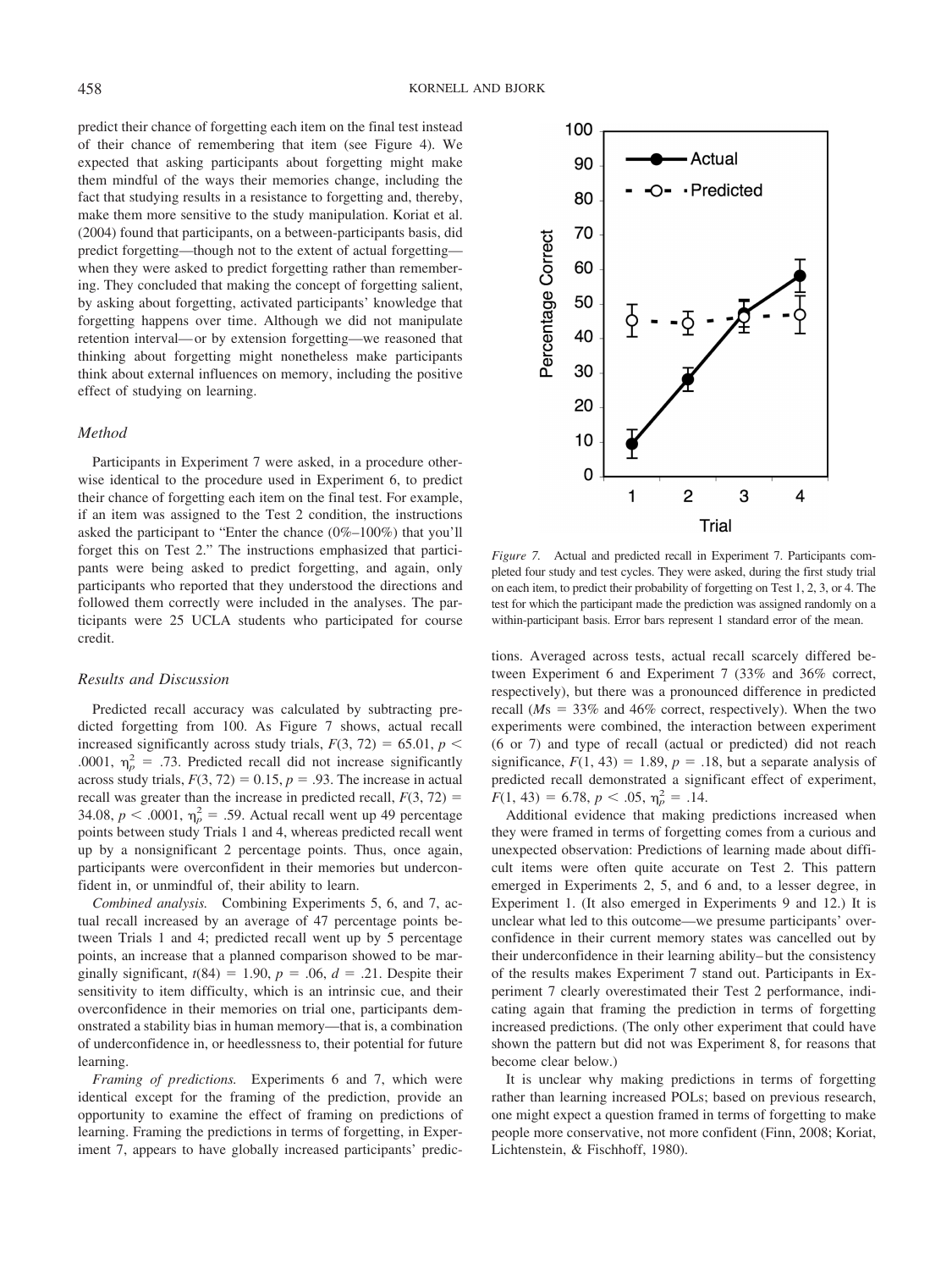#### *Experiment 8*

In Experiment 8, we warned participants explicitly not to underestimate how much they could learn by studying. The goal, in light of the previous experiments, was to find out what it would take to make people predict that they would learn by studying. A second goal in Experiment 8, which became relevant because of the striking lack of accurate predictions across the first seven experiments, was to address the concern that some artifact in our procedure or materials prevented participants from accurately predicting that they would learn from studying.

# *Method*

The procedure of Experiment 8 was the same as the procedure in Experiment 6—that is, participants made predictions about four tests on a within-participants basis (see Figure 4), and the materials were homogeneously difficult word pairs. In Experiment 8, the following instruction was inserted into the instructions before the experiment began,

In this type of experiment, most people don't appreciate how much better they will do on Test 4 than Test 1. While you make your 0%–100% ratings, keep in mind that your memory will improve probably more than you think— on each test.

The participants in Experiment 8 were 20 UCLA students who participated for course credit.

#### *Results and Discussion*

As Figure 8 shows, actual recall increased significantly across test trials,  $F(3, 57) = 57.77$ ,  $p < .0001$ ,  $\eta_p^2 = .75$ . Predicted recall also increased significantly across trials, unlike in most of the previous experiments,  $F(3, 57) = 9.03$ ,  $p < .0001$ ,  $\eta_p^2 = .32$ . When predicted and actual accuracy were compared, there was no overall difference between predicted performance and actual performance,  $F(1, 19) = 0.57$ ,  $p = .46$ , but there was a significant interaction between test number and recall measure (actual or predicted), *F*(3, 57) = 18.14,  $p < .0001$ ,  $\eta_p^2 = .49$ , indicating that participants underestimated the amount they could learn by studying between Tests 1 and 4, actual recall increased by 48 percentage points, whereas predicted recall increased by 15 percentage points— despite participants being warned not to do so.

The results of Experiment 8 suggest that given heavy-handed instructions, the stability bias can be attenuated. Perhaps more striking, though, is the extent to which the participants still underestimated the amount they would learn. The results also put to rest the concern that some artifact in our materials or procedure prevented participants from predicting learning.

#### Experiments 9 and 10

The results of the previous experiments led us to take up a question that seemed obvious initially: Do people believe they learn by studying? To answer this question, we used a task that essentially amounted to asking participants directly how much they thought they could learn by studying. In Experiments 9 and 10, participants were asked to make within-item predictions—that is, during the first study trial, participants were asked to make two predictions for each pair. In Experiment 9, the predictions were for



*Figure 8.* Actual and predicted recall in Experiment 8. Participants completed four study and test cycles. They were asked, during the first study trial on each item, to predict their accuracy on Test 1, 2, 3, or 4. The test for which the participant made the prediction was assigned randomly on a within-participant basis. Before beginning the experiment, participants were given the following warning: "While you make your 0%–100% ratings, keep in mind that your memory will improve—probably more than you think— on each test." Error bars represent 1 standard error of the mean.

Test 1 and Test 2; in Experiment 10, the predictions were for Test 1 and Test 4. This task allowed us to verify that the participants did indeed believe that studying results in learning and moreover that more studying results in more learning.

Asking participants to make predictions for two tests that were identical aside from the study manipulation created a demand characteristic that virtually forced participants to predict that their performance would improve with each successive test (which was also the case in the experiment by Coyne, 1985, discussed earlier). The important question was the degree to which their POLs tracked actual learning.

# *Experiment 9*

# *Method*

The participants were 25 UCLA students who participated for course credit. The procedure was similar to the procedure used in Experiment 6—participants completed four study and test cycles with the homogeneously difficult materials used in Experiments 6, 7, and 8. During the first study phase, however, participants were asked to make two predictions for each item, rather than just one: Two empty text boxes were shown on the computer screen after each pair was presented, and the participants were asked to type in the likelihood, from 0%–100%, that they would be able to recall the right-hand member of the pair when cued with the left-hand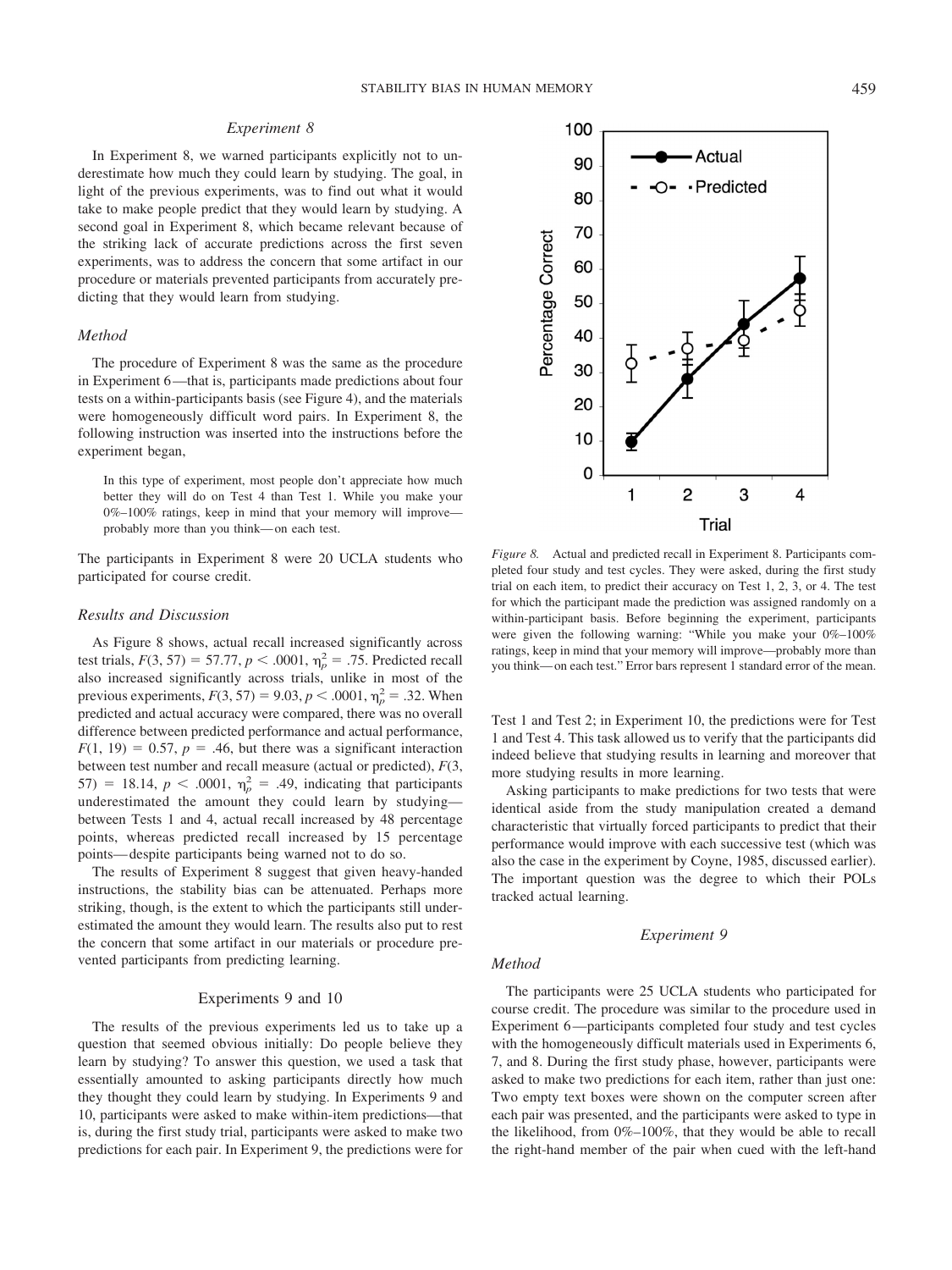member. The two boxes were labeled as corresponding to Test 1 and Test 2.

#### *Results*

As the left panel in Figure 9 shows, actual recall increased by 23.2 percentage points between Test 1 and Test 2, a difference that was highly significant,  $t(24) = 8.32, p < .0001, d = 1.66$ , whereas predicted recall increased by 7 percentage points between Test 1 and Test 2,  $t(24) = 4.01$ ,  $p < .001$ ,  $d = .80$ . A two-way ANOVA revealed that the interaction of test number (one or two) and recall measure (actual or predicted) was also significant,  $F(1, 24) =$ 27.92,  $p < .0001$ ,  $\eta_p^2 = .54$ , reflecting the fact that actual recall increased much more than did predicted recall. Consistent with prior experiments, participants overestimated their first-test recall and underestimated their potential to learn.

# *Experiment 10*

#### *Method*

Experiment 10 was identical to Experiment 9, with one exception: The participants were asked to predict their performance on Tests 1 and 4, not Tests 1 and 2. The participants were 25 UCLA students who participated for course credit.

## *Results*

As shown in the right panel of Figure 9, actual recall increased by 51 percentage points between Test 1 and Test 4, a difference that was significant,  $t(24) = 12.80, p < .0001, d = 2.56$ . Predicted recall increased by 20 percentage points between Test 1 and Test  $4, t(24) = 4.94, p < .0001, d = .99$ . Again, there was a significant interaction whereby actual recall increased more than did predicted recall,  $F(1, 24) = 41.90$ ,  $p < .0001$ ,  $\eta_p^2 = .66$ . As in Experiment 9, participants were overconfident in their List 1 predictions but



*Figure 9.* Actual and predicted recall in Experiment 9 (left panel) and Experiment 10 (right panel). Participants completed four study and test cycles. They were asked, during the first study trial on each item, to predict their accuracy on both Test 1 and Test 2 (Experiment 9) or both Test 1 and Test 4 (Experiment 10). Error bars represent 1 standard error of the mean.

underconfident in their learning ability—as measured by how much improvement they predicted from Test 1 to test 4.

# *Discussion of Experiments 9 and 10*

The results of Experiments 9 and 10 exhibit a striking combination of overconfidence and underconfidence. The participants did demonstrate a belief that studying results in learning—and that more studying results in more learning— but they greatly overestimated their test 1 performance and greatly underestimated the value of additional ST cycles (see Figure 9). These outcomes occurred despite participants essentially being asked outright how much they would gain from additional ST cycles.

These findings are consistent with the findings—from Phase 2 of Experiment 6—that even when people's metacognitive beliefs are triggered overtly, they underestimate the amount they can learn. The participants seemed to hold the belief, corresponding to a stability bias in human memory, that learning is characterized by a kind of inertia: Given a current memory state, our participants acted as though their memories would remain relatively unchanged (although they did predict a small amount of learning), despite external influences and direct personal evidence to the contrary. We return to this point in the General Discussion.

## Experiments 11 and 12

# *Experiment 11*

The findings of the previous experiments, and those of Koriat et al. (2004), suggest that people act as though their memories will be the same in the future as they are now. Do they also act as though their memories now are the same as their memories were in the past? That is, does the stability bias apply to the past? If it does, then after completing four study and test trials, when their test performance has reached a high level, participants should overestimate their level of performance on Test 1—this is, they should rate it closer to their current memories than it actually was.

# *Method*

Participants completed four study and test cycles with the difficult materials used in Experiments 6 –10. They were not asked to make predictions of future performance during the first study phase but instead were asked, after completing the fourth and final test, to make a retrospective judgment of how many items they had answered correctly on a previous test. There were two betweenparticipant conditions: In the judge–Test 1 condition, participants were asked "Of the 24 word pairs, how many do you think you got right on Test 1 (i.e., the first test)? Please enter a number from 0 to 24." In the judge–Test 4 condition, the instruction were adjusted so that they asked about Test 4 (i.e., the last test). Twenty-six UCLA students, 13 in each condition, participated for course credit.

# *Results and Discussion*

As Figure 10 shows, judgments of prior recall were highly accurate in Experiment 11. We conducted an ANOVA in which actual performance was measured only on the test for which the participant made his or her judgment (i.e., based on the values in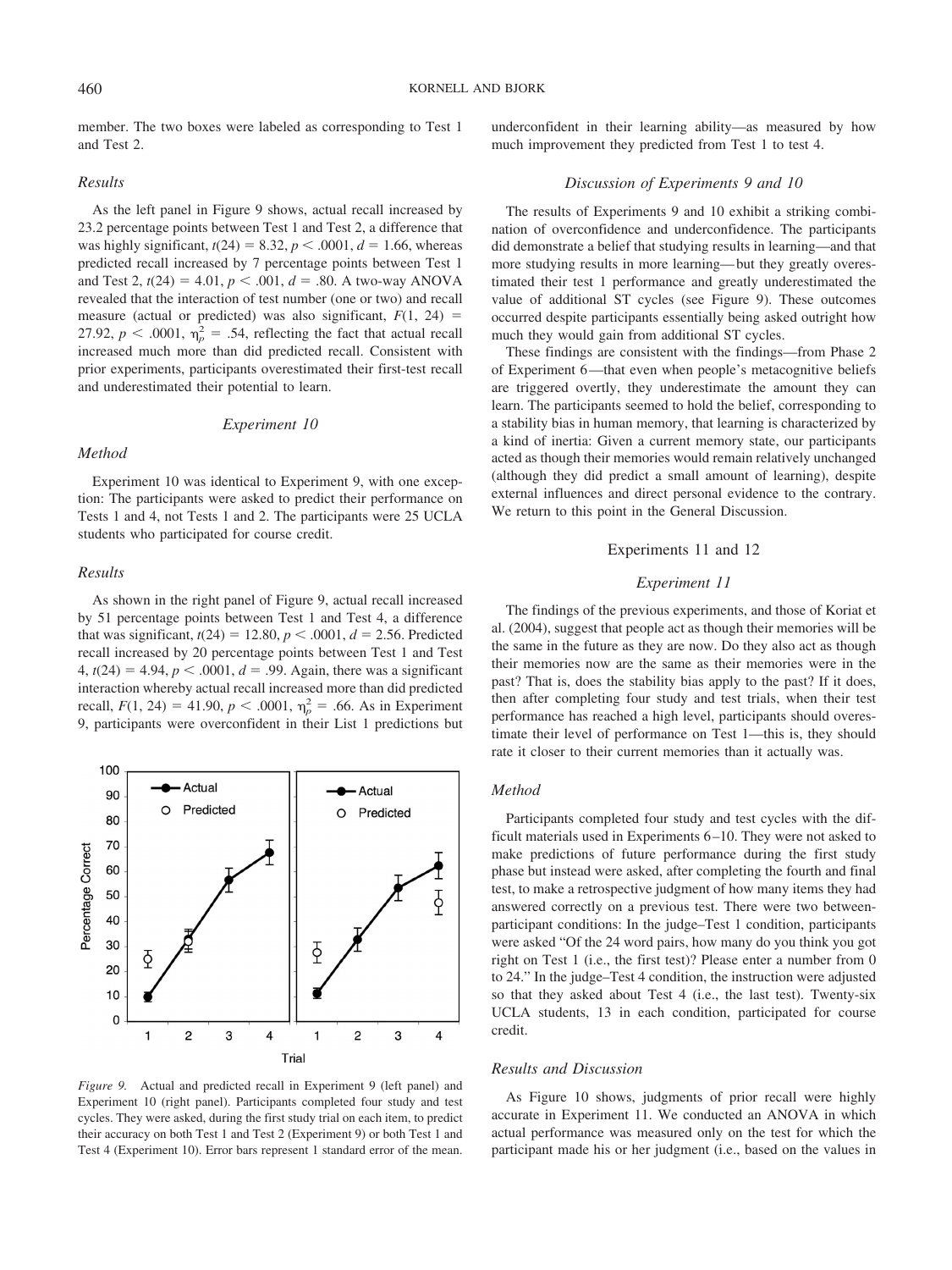

*Figure 10.* Actual and predicted recall in Experiment 11. The number of items correct out of 24 is plotted on the ordinate. After they completed four study and test cycles, participants were asked to estimate how many items they had answered correctly on either Test 1 or Test 4. The test for which the participant made the prediction was assigned randomly on a betweenparticipants basis. Actual performance was measured only on the test for which the participant made their judgment. Error bars represent 1 standard error of the mean.

Figure 10). There was a significant effect of trial,  $F(1, 24) =$ 25.42,  $p < .0001$ ,  $\eta_p^2 = .51$ , but there was no main effect of judged versus actual performance,  $F(1, 24) = .74$ ,  $p = .40$ ,  $\eta_p^2 = .03$ , and the interaction between trial and judged versus actual performance was only marginally significant,  $F(1, 24) = 2.97, p < .10, \eta_p^2 =$ .11. The marginal interaction, which indicates that the difference in actual performance between Trial 1 and Trial 4 was slightly larger than participants' judgments reflected, could be interpreted as consistent with a stability bias, but it could also be due to a tendency for judgments to regress toward 50%. The important point is that the participants' judgments were far more accurate in Experiment 11 than in any of the other experiments presented herein.

The results of Experiment 11, which demonstrate that people can judge accurately how much they were able to remember on a prior test even after remembering much more on subsequent tests, suggest that the stability bias may only apply to predictions of how one's memory will change in the future. It is, however, important to recognize that the predictions of future learning solicited in the prior experiments were hypothetical, whereas in Experiment 11, past recall could be estimated by recollecting the experience of succeeding and failing to recall actual word pairs—particularly given that participants received feedback on each test trial. In other situations, in which it is more difficult to estimate how well one did in the past—for example, if the judgments had been delayed until a week after participants completed the test, if feedback had not been provided, or if the task had required free recall of prose passages—it is possible a stability bias would emerge.

# *Experiment 12*

Experiments 1–11 were not designed to examine the causes of the underconfidence with practice (UWP) effect—that is, the finding that people are often overconfident the first time they study and are tested on a set of word pairs but shift from overconfidence to underconfidence on subsequent study and test trials. Such effects, however, were present to a dramatic degree in our results, and Experiment 12 was designed to test an interpretation of the UWP effect suggested by the details of our findings.

A shift toward underconfidence, by definition, means that between trial  $i$  and trial  $i + 1$ , predicted accuracy increases less than actual accuracy. The current findings suggest that the reason for the shift to underconfidence is that people underestimate the amount they can learn by studying. This hypothesis is not new, or at least not entirely new. In the words of Koriat and Levy-Sadot (1999), "practice impaired calibration by increasing underconfidence. This impairment resulted from the tendency to discount the extrinsic cue of number of presentations" (p. 492).

Unlike the experiments described above, participants in Experiment 12 were asked to make predictions about their future test performance on every trial, as in a standard UWP experiment, rather than only on the first trial. Unlike a standard UWP experiment, however, participants were not asked to predict their performance on the immediately upcoming test. Instead, they were asked to predict their performance on the last test they were asked to complete, which, depending on the participant's condition, was either Test 1, Test 2, Test 3, or Test 4. Thus, for example, a participant in the second condition predicted how they would do on Test 2 during the first study phase and again during the second study phase. By asking for predictions of future learning, we were able to test the prediction that the UWP effect results from a failure to appreciate the benefits of studying.

## *Method*

The participants were 60 UCLA students, 15 in each of four conditions, who participated for course credit. The materials were the difficult word pairs that were used in Experiments  $6-11$ . Participants completed four study and test cycles. They were asked, on a between-participants basis, to make predictions about Test 1, 2, 3, or 4. Unlike the previous experiments, however, participants were asked to make predictions on each study trial prior to their target test, not just the first study trial; thus, for example, participants who were asked to predict their Test 2 performance made predictions of their Test 2 performance on Study Trial 1 and Study Trial 2, but not Study Trial 3 or Study Trial 4. As in the previous between-participants experiments, during the instructions, participants had to respond correctly to the following question before beginning the experiment: "Complete this sentence: When I make my 0%–100% rating, I will do it about test number \_\_\_."

#### *Results*

*Insensitivity to study.* The four panels in Figure 11 display the predicted and actual performance of each of the four participant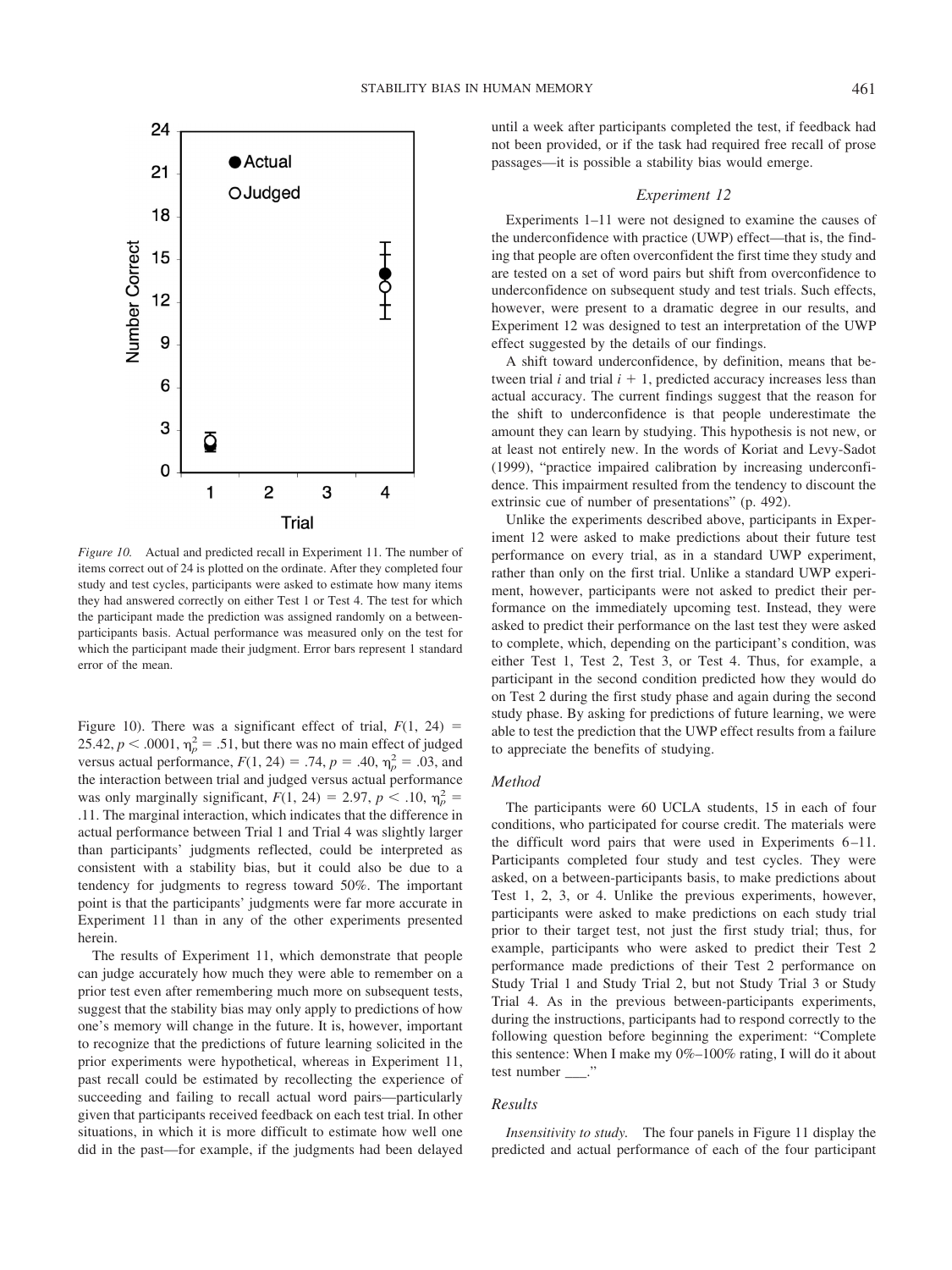

*Figure 11.* Actual and predicted recall in Experiment 12. Participants completed 1, 2, 3, or 4 study and test cycles on a between-participants basis (Panels 1–4). They were asked, during every study cycle, to predict their accuracy on the final test. The dashed line represents perfect prediction calibration. Upward- and downward-facing arrows represent overconfidence and underconfidence, respectively.

groups in Experiment 12. In the figure, which includes plots of actual and predicted performance, the dashed line represents actual performance on the test for which participants made their predictions; therefore, perfectly calibrated predictions would fall on the dashed line. The arrows represent overconfidence (when pointing upward) or underconfidence (when pointing downward).

Perhaps the most striking feature of Figure 11 is the similarity across panels in both predicted and actual accuracy. For example, the ST group and the STSTSTST group predicted recall levels of 35% and 30%, respectively, during Study Trial 1, despite being asked to make predictions for different tests. By contrast, actual recall in the two groups, as measured on the test about which participants were asked to make their predictions, was 5% and 71%, respectively. The similarity in predictions suggests that participants were scarcely influenced by whether they were instructed to make predictions for Test 1, 2, 3, or 4.

*UWP.* Although the STSTSTST group was asked to predict their performance on Test 4, their responses appear to fit the standard UWP finding obtained when participants are asked to predict their performance on the upcoming test (e.g., to predict Test 1 performance on Trial 1, Test 2 performance on Trial 2, etc.): That is, their predictions were overconfident on Trial 1, calibrated on Trial 2, and underconfident on Trials 3 and 4. With respect to Test 4, however, participants' predictions were underconfident by 41, 43, 30, and 9 percentage points on Trials 1– 4, respectively (see arrows in Figure 11, bottom panel). In making predictions that were most underconfident on the first two trials, participants demonstrated a shift away from UWP, rather than toward UWP.

All groups made slightly lower predictions on Trial 2 than on Trial 1 (except the ST group, who did not make a prediction on Trial 2). This shift was consistent with the standard UWP effect, and it was reasonable (if inappropriate) for the STST group, given that group's overconfidence on List 1. It is, however, ironic that by adjusting downward, the STSTST and STSTSTST groups became even more underconfident on the second trial than they were on the first trial; for example, the STSTSTST group, after being 41 percentage points underconfident on Trial 1, adjusted the predictions so that they were 43 percentage points underconfident on Trial 2. It appears that our participants assumed their Test 2 performance would be similar to their Test 1 performance and, therefore, adjusted their predictions downward, all the while neglecting to consider the influence of the upcoming study and test trials.

*Learning from experience.* Participants in the STSTST and STSTSTST groups had an opportunity to learn about learning during the experiment. Although we did not explicitly tell them how many items they answered correctly at the end of each test, the results of Experiment 11 suggest that participants could report accurately how well they had done on previous tests. Thus, in Experiment 12, participants could have noticed that their recall rates had improved a great deal between Test 1 and Test 2, surmised that those rates would probably continue to improve on future trials, and adjusted their POLs on Trial 3 accordingly. They did not, however, appear to make such an adjustment. The STSTST group's actual performance increased by 19 percentage points between Test 1 and Test 2, but between Test 2 and Test 3 that group's predicted performance increased by 9 percentage points. Group 4's actual performance increased by 23 percentage points between Test 1 and Test 2, but between Test 2 and Test 3 that group's predicted performance—which, assuming a simple linear learning function, should have increased by 46 percentage points—increased by 13 percentage points. Moreover, Group 3 and Group 4 predicted similar increases in learning (9 and 13 percentage points, respectively), although Group 4 was expecting another study and test trial, and Group 3 was not. The reason the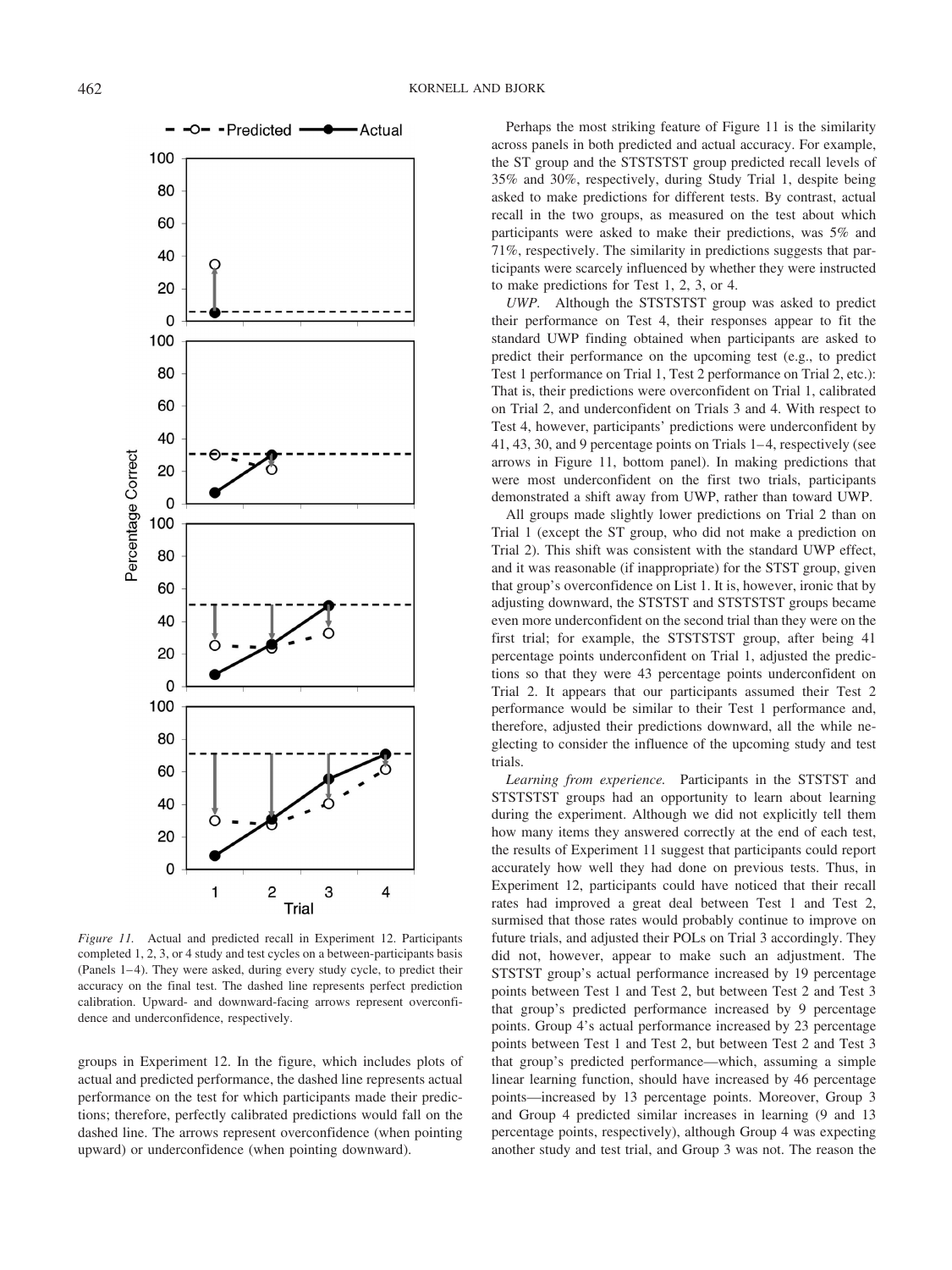predictions went up at all may be because the accuracy on the prior test had increased, not because of a belief that future studying results in learning. Thus it appears that neither group learned from experience, and in Experiment 12, like in Experiments 2 and 6, participants underestimated the amount they would learn by studying in the face of direct evidence of their own learning.

# *Discussion of Experiment 12*

Experiment 12 provided additional evidence of a stability bias in human memory— our participants did not take into account the effects of future study and test trials when making predictions about their learning, even in the face of direct personal evidence that such trials enhanced their learning. Moreover, Experiment 12 provided evidence that the UWP effect occurs, at least in part, because of an underappreciation of the benefit of studying.

The current findings support and expand on previous explanations of the UWP effect that have been put forward in the context of the cue-utilization framework (Koriat, 1997). People are thought to make judgments based on the items themselves during the first study trial, and then shift, on later trials, to making judgments based, at least in part, on how they did on the previous test (Finn & Metcalfe, 2007). In doing so, they shift from using intrinsic cues to using mnemonic cues (Koriat, 1997; Koriat et al., 2002). The amount people are allowed to study between the previous test and the upcoming test, however, is an additional, extrinsic cue, and as the current findings suggest, it is a cue to which people are surprisingly insensitive. Thus, the cause of the UWP effect may essentially be a stability bias: People base their predictions on their previous test performance and discount, or even ignore, the benefits of the studying and testing that have taken place, or will take place, between the previous test and future tests.

# General Discussion

Our findings suggest that people can be simultaneously overconfident in their memories and underconfident in their learning ability. Despite gains in actual learning that were often very large, our participants predicted that they would learn little or nothing as a result of future study opportunities and seemed to make predictions based on the current state of their memories. These predictions are evidence of a stability bias in human memory.

The present experiments suggest that people's metacognitive beliefs about studying are flawed in two fundamental ways. First, when asked (essentially outright) about the effects of studying, our participants underestimated the amount they would learn by studying (see Figure 9)— by more than 50% in the current experiments— even when warned not to do so (see Figure 8). This underestimation even occurred, in some cases, when they had already experienced large increases in their own test performance across previous test trials. Second, although people hold the metacognitive belief that studying results in learning, they did not apply that belief in our between-participants experiments (Figures 1, 2, and 3). Surprisingly—and unlike Koriat et al.'s (2004) findings even when a within-participants experimental design was used to draw participants' attention to the number of study opportunities provided for each item, our participants again regularly failed to draw on their knowledge that studying aids learning (Figures 5, 6, and 7). When participants had experienced the change in their own performance across ST cycles, they did reliably predict that studying would enhance performance, but even in that case, they seriously underestimated the benefits of repeated study opportunities (Figure 6, right panel). Only when they were looking back at past changes in their memories, rather than predicting future changes in memory, did participants judge their memories accurately (see Figure 10).

#### *Predicting Changes in Memory*

The current results suggest a distinction between two types of metacognitive judgment—namely, judgments made on the basis of one's current memory and judgments about the ways in which future events will change one's memory (see also Koriat et al., 2004). That the two types of judgment appear to differ in some fundamental ways is illustrated by the fact that participants in the current experiments were simultaneously overconfident in their current memory states (when predicting test 1 performance) and vastly underconfident in the amount their memories would change as a result of studying. Moreover, unlike predicting the effects of future study, prior research has illustrated that participants' JOLs do vary as a function of the amount of studying they have already done (e.g., Metcalfe & Finn, 2008).

There are reasons, of course, why the processes underlying JOLs should differ from the processes underlying predictions of future learning. JOLs can be made on two bases: (a) metacognitive beliefs about how memory works and (b) judgments of one's current memory state, which are influenced by factors such as the fluency with which an answer comes to mind (e.g., Benjamin et al., 1998; Schwartz et al., 1997). There is only one basis for predicting future memory: metacognitive beliefs. In the absence of metacognitive beliefs, neither the item itself nor one's memory of it is diagnostic of how one's memory will change in the future. Making an estimate of one's current memory strength plays a role, but only as a baseline from which memory will change depending on future events.

In the present experiments, however, it appears that participants made inaccurate predictions because they did not apply their metacognitive beliefs. Instead, they appear to have relied on standard JOL-type judgment processes, which led them to predict that they would do only as well on future tests as they anticipated doing on the upcoming test—that is, as well as their current memory state would allow. That is, they demonstrated a stability bias in human memory.

Participants' metacognitive misjudgments were very large in our experiments, even by the standards of metacognitive research—a characteristic they have in common with the results of Koriat et al. (2004).

# *The Inaccuracy of Metacognitive Beliefs*

Few metacognitive beliefs are more obvious than the beliefs that studying results in learning and the belief that forgetting happens over time. If people do not predict those outcomes, it is unlikely that they will predict other, subtler, effects on memory—and, as detailed in the introduction, they often do not. What our participants failed to do, in particular, was to act as though they believed that more studying results in more learning. Had we asked people how many words they would recall after studying a list zero, one,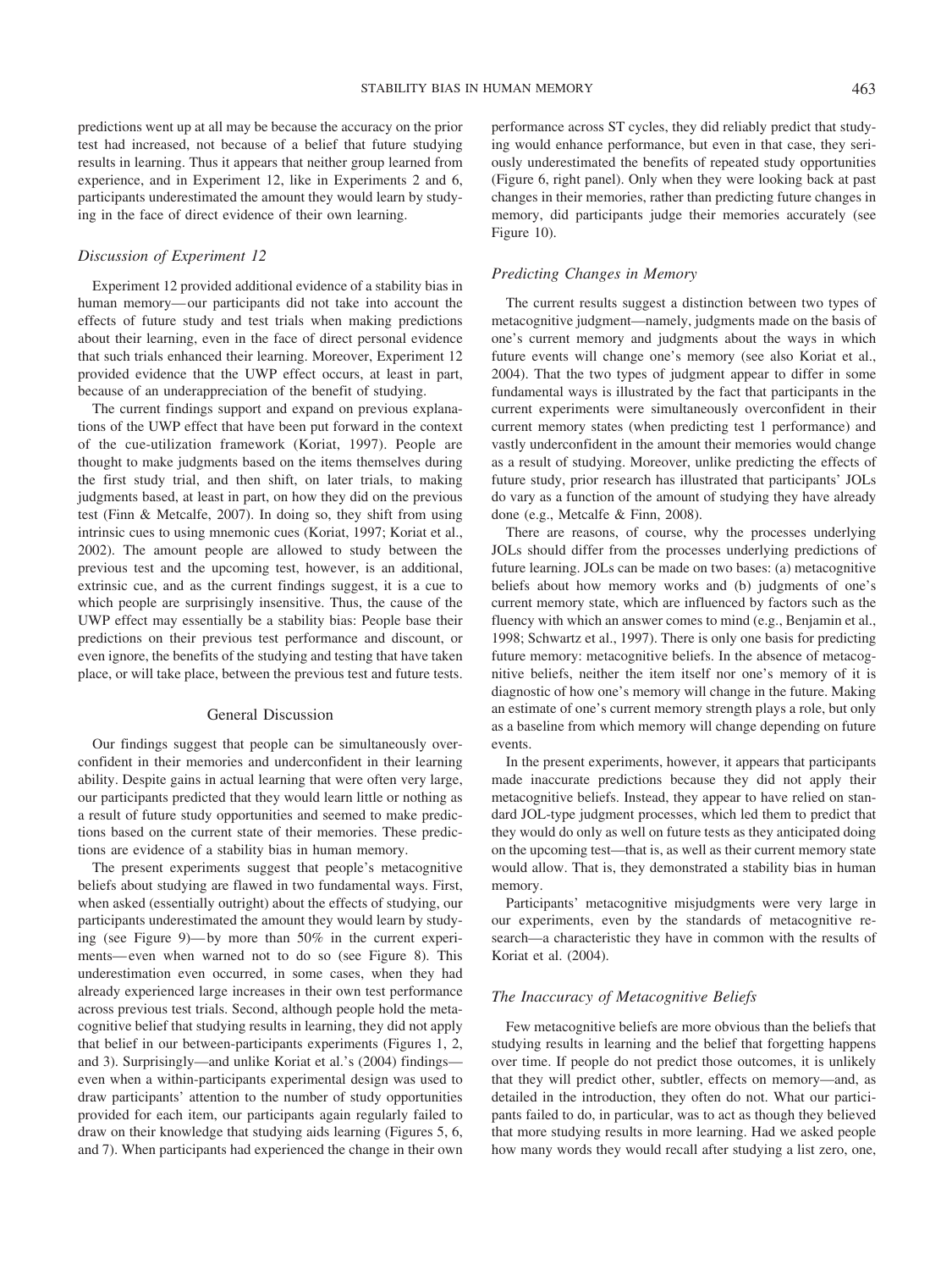or two times, they would have surely predicted that studying once was better than not studying at all, but it appears that people underappreciate the importance of amount of study.

The current results are consistent with a conjecture that people are prone, in various ways, to think of their memory as something like a computer's hard drive (or a tape recorder). That is, a computer does not form stronger memories by being exposed to the same information multiple times, nor does it forget over time. A computer either "knows" something or it does not. Unlike a human, a computer's memory is decidedly stable. To a surprising degree, the participants in the current experiments (see also Koriat et al., 2004) acted as though their memories worked roughly the same stable way. In reality, of course, human memory is a complex, cumulative process with characteristics very different from those of a computer's memory (Bjork, 1989)—as the progressive increases in performance across tests in the current experiments demonstrated.

Even if people believe in the value of studying, they do not necessarily believe in the value of being tested. Tests enhance memory, but benefits of tests are unintuitive (e.g., Roediger & Karpicke, 2006a) and, in general, people tend to think of testing as a way of diagnosing memory, which it is, but not as a way of enhancing memory (Kornell & Bjork, 2007; Kornell & Son, 2009). In a number of the current experiments, study trials and test trials (with feedback) were interleaved together, meaning that any additional study trial was also accompanied by an additional test. Those test trials were clearly beneficial: Final recall in the STST-STST condition in Experiment 1 (83%), for example, exceeded final recall in the SSSST condition in Experiment 2 (68%). Thus, a failure to appreciate the benefits of tests may have contributed to participants' underestimation of the value of additional study opportunities. It is important to note, though, that even in the absence of intervening tests, such as Experiment 2, our participants failed to realize the benefits of additional study.

# *Forgetting Versus Remembering*

The current findings with respect to predictions of learning resemble Koriat et al.'s (2004) findings with respect to predictions of forgetting, in that participants underestimated both their potential to forget and their potential to learn. Predictions about learning differed, however, from predictions about forgetting in two important ways. First, our participants failed to apply their theories of learning even when learning was made very salient, whereas Koriat et al.'s (2004) participants accessed their concept of forgetting when forgetting was made salient. Second, people's beliefs about learning appear to be less accurate than their beliefs about forgetting. We discuss each of these differences below.

The participants' failure to apply their metacognitive beliefs in the current experiments occurred in spite of a number of interventions designed to make the study manipulation salient. Foremost, we asked participants to make predictions for multiple different tests on a within-participant (but between-items) basis. Doing so resulted in significant predictions of forgetting in Koriat et al.'s (2004) research but did not reliably increase predictions of learning in the present research. In addition, we framed the predictions in terms of learning while manipulating learning—analogous to Koriat et al. (2004) framing participants' predictions in terms of forgetting while manipulating forgetting— but doing so did not

increase our participants' tendency to access the concept that studying increases learning. We also tried to ensure that item difficulty did not overshadow the study manipulation by using to-be-learned materials that were relatively homogeneous with respect to difficulty, and we allowed participants to do a practice list before beginning all of the computerized experiments (and then only analyzed data from participants who understood the instructions). These interventions had a weak effect, at best, in terms of encouraging participants to apply the concept that studying increases learning.

When participants did apply their theories of learning, in Experiments 9 and 10 and during the second phase of Experiment 6—when we virtually asked them outright how much they would learn by studying—they underestimated their own learning ability by more than 50% in each instance. It is of course possible that this degree of inaccuracy is due, in part, to the to-be-learned materials. That is, it is possible that with less learnable materials, such as textbook passages, participants' learning rates would have been slower and their predictions of learning would have been closer to being accurate. It appears, however, that people's metacognitive beliefs about the impact of studying on learning are less accurate than are their beliefs about the impact of a retention interval on forgetting.

# *Underconfidence in, Versus With, Practice*

In light of the current findings, perhaps people are prone to UWP, at least in part, because of underconfidence in practice. The UWP effect refers to the finding that people are generally overconfident on the first study trial but shift to underconfidence thereafter (Koriat et al., 2002). Previous explanations have suggested that the UWP effect occurs because on Trial 2 (and beyond), people make predictions based on mnemonic cues such as their success on the previous test (Finn & Metcalfe, 2007). They become underconfident, the theory goes, because their memories improve between the previous test and the upcoming test—as a result of the previous test itself as well as the intervening study trial— but they fail to adjust their judgments upward to account for that learning. The current experiments, especially Experiment 12, support that conclusion. The participants in Experiment 12, for example, who were asked to predict their performance on Test 4, were not only radically underconfident, but they even adjusted their predictions downward on Trial 2 to match their relatively low Test 1 performance—which in turn, made their predictions even more underconfident on Trial 2 than they were on trial 1.

The common assumption that UWP reflects underconfidence in one's memory is obviously justified, in one sense, by the fact that the predictions are lower than actual performance. If, however, JOLs are broken down into two processes inherent in UWP predictions— estimating one's level of learning at the time of the last test and estimating the amount learning has changed since that test—it seems quite possible that people remain overconfident, or at least fairly well calibrated, with respect to their memories as they were at the time of the last test but become underconfident in the amount they have learned since then—that is, they fall victim to a stability bias in human memory. Thus, at a process level, we suggest that perhaps UWP reflects calibration or even overconfidence in one's memory as it was when last tested, coupled with underconfidence in one's ability to learn.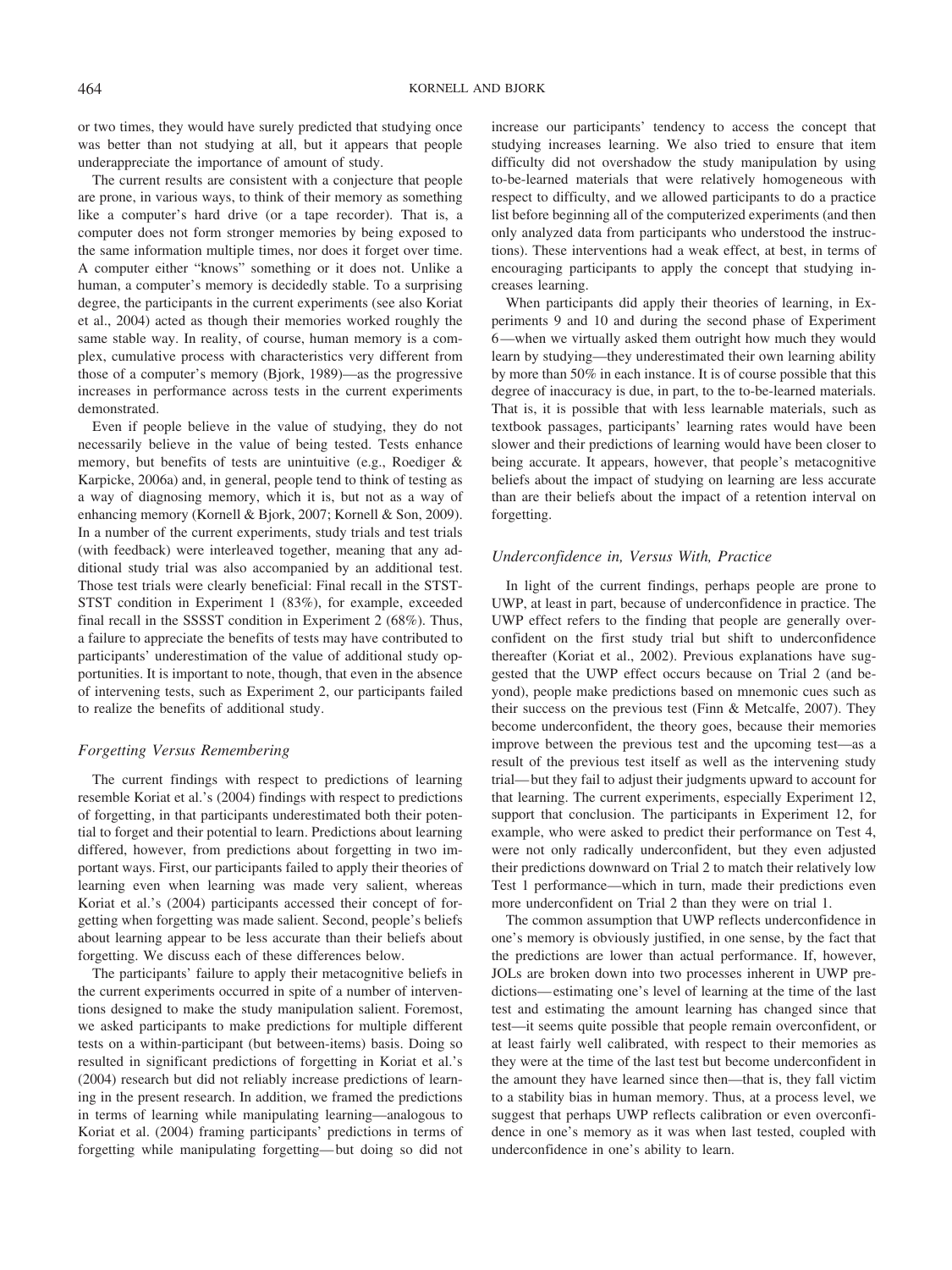# *The Plasticity of Memory*

It is a fundamental feature of human psychology that people underestimate the importance of external influences on behavior which our participants did by underestimating the value of studying. Our findings and the idea of a stability bias in human memory are reminiscent of the *fundamental attribution error*, a term coined by Lee Ross (1977) to refer to the assumption that others' actions reflect internal characteristics and not the control exerted by the environment. Although people ignore the situation when making attributions about others, they take it into account when making attributions about themselves (Jones & Nisbett, 1972). One way to avoid the fundamental attribution error is to take another's perspective, but perspective taking is another fundamentally difficult, nonautomatic task.

Perspective taking is a central problem in metacognition. One example in the domain of confidence judgments is the hindsight bias: When asked to predict what will happen in a hypothetical situation, a person who does not know the outcome might equivocate, but someone who already knows what happened will claim, in hindsight, that they knew it all along (Fischhoff, 1975). A related finding is that when people have been exposed to the answer to a problem (such as an anagram), they judge it to be easy, even when it would have seemed difficult without prior exposure (Kelley & Jacoby, 1996). In both cases, participants do not (or cannot) take the perspective of one who does not know the answer—a situation that has been referred to as the "curse of knowledge" (Birch & Bloom, 2003).

The foresight bias (Koriat & Bjork, 2005) is a related finding: Even if people have been told that the conditions at the time of test will be quite different from the conditions at the time of study—in that the answer, present at study, will be absent and required at test—they seem largely unable to take the perspective of themselves taking the test later, and thus, they make predictions as though the two conditions will be much the same. It seems possible that if participants in the present experiments had imagined themselves taking the various tests—that is, taken their own perspective at a later time—they might have been more sensitive to the number of study trials and less subject to the stability bias.

The hindsight bias occurs because of a failure to estimate one's previous memory state (i.e., one's memory state before the answer was presented). In the present experiments, estimating one's previous memory state was the sole situation that led to highly accurate judgments. Such estimates could be made based on experience in the present experiments, however, which is not generally the case in experiments on the hindsight bias, nor was it the case when people were asked to predict future performance in the present experiments. Thus, although it appears that judgments about past memories may not be subject to a stability bias, it is also possible that such judgments would be susceptible to a stability bias in situations in which it is difficult to judge past memories based on experience.

# *Practical Implications*

A student's study decisions are guided by their beliefs about how learning works and by their ability to apply those beliefs appropriately. Students doing homework, for example, must constantly make decisions about what to study next, how much to study, and when to stop studying. These decisions all involve planning future study episodes. The importance of being able to estimate the potential benefits of future study episodes when planning future study episodes is obvious. The difficulty of such decisions is illustrated by a study (Kornell & Bjork, 2008b) in which participants had to decide whether they wanted to leave a given flashcard in a stack of flashcards so that they could encounter it in the future, or drop it from future study and test trials. Being in control of the decision had a negative impact on participants' learning—that is, they did better when they were not allowed to drop any cards— because they underestimated the value of future study and test trials, especially on difficult items, and therefore dropped them too quickly.

It is reasonable to assume that underconfidence can have a positive effect on studying, because it will make people study more (Finn & Metcalfe, 2007). Underconfidence in one's ability to learn may have the opposite effect, however. Every student believes that studying is useful, or they would not study. But if a student fails to apply that belief, which the participants in our experiments did quite stubbornly, they may choose not to study because of a belief that doing so will have little effect on advancing them toward their goals.

To the extent that the present findings point to a prevailing tendency for students to underestimate their potential to learn, they have implications for a serious problem: the prevalence of students dropping out of school. If a student who is struggling to pass a class surveys the amount she does not know, she may decide that it is hopeless and give up because she feels that there is too much to learn— but if she knew that her ability to learn is much greater than she realizes, she might not give up. Academic difficulties are only one of the many reasons students drop out, of course, and our findings, though suggestive, are far from proof that underestimating learning causes students to drop out (nor do they suggest a cure for the problem).

Our results are all the more surprising because there seems little doubt that our participants included people who have a strong belief in their ability to learn. According to Carol Dweck and colleagues (see, e.g., Dweck & Legget, 1988), students who believe that intelligence is malleable (incremental theorists) set learning goals and are able to overcome setbacks and achieve success, whereas students who believe intelligence is fixed (entity theorists) set performance goals and are vulnerable to a helpless response in the face of adversity. The finding that people undervalue, or place no value on, studying corresponds to the entity orientation, although the fact that all participants subscribed to the metacognitive belief that studying leads to learning corresponds to the incremental orientation.

It is always important to point out that laboratory research does not necessarily translate to classrooms or other real-life situations (see Daniel & Poole, 2009). More research is needed to explore how general the stability bias is and whether it occurs in other content domains, such as mitosis, gravity, and art history, and other modes of presentation, such as textbooks, novels, and lectures.

# *Concluding Comment*

Optimal learning requires that students—and all people manage their own conditions of learning in an effective way,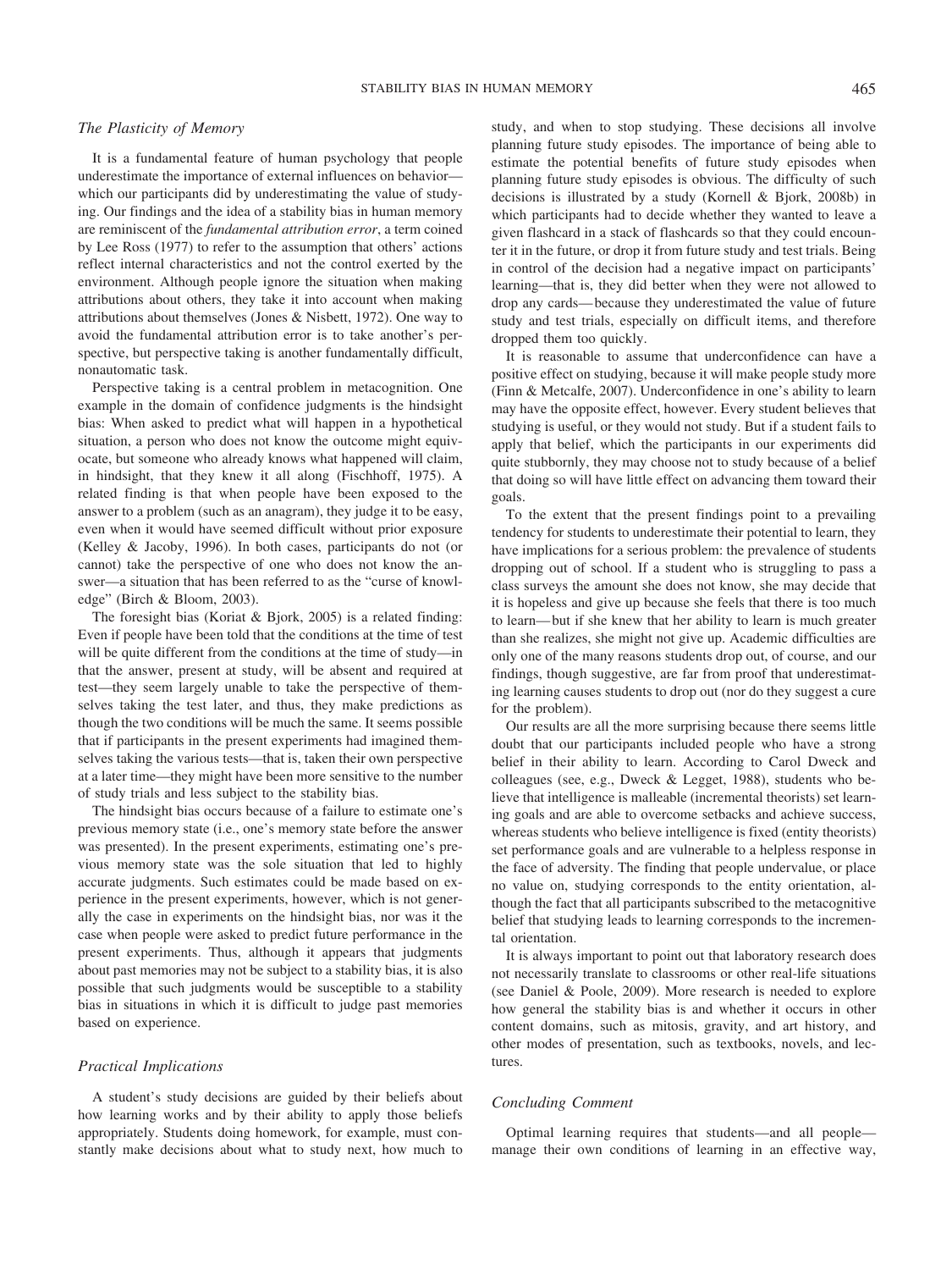which requires both that they understand the processes that support learning and that they monitor their learning accurately. An inaccurate mental model of how learning works will lead to counterproductive study decisions, and students whose model incorporates a stability bias—that is, an underestimation of their potential to learn and an overemphasis their current memory state— become susceptible not only to studying too little and giving up too quickly, but also to lowering, and/or failing to realize, their aspirations. Identifying our misconceptions about learning is a first step, but only a first step, toward remedying those misconceptions.

#### References

- Baddeley, A. D., & Longman, D. J. A. (1978). The influence of length and frequency of training session on the rate of learning to type. *Ergonomics, 21,* 627– 635.
- Benjamin, A. S., Bjork, R. A., & Schwartz, B. L. (1998). The mismeasure of memory: When retrieval fluency is misleading as a metamnemonic index. *Journal of Experimental Psychology: General, 127, 55*–68.
- Bieman-Copland, S., & Charness, N. (1994). Memory knowledge and memory monitoring in adulthood. *Psychological Aging, 9,* 287–302.
- Birch, S. A. J., & Bloom, P. (2003). Children are cursed: An asymmetric bias in mental-state attribution. *Psychological Science, 14,* 283–286.
- Bjork, R. A. (1989). Retrieval inhibition as an adaptive mechanism in human memory. In H. L. Roediger & F. I. M. Craik (Eds.), *Varieties of memory and consciousness: Essays in honor of Endel Tulving* (pp. 309 –330). Hillsdale, NJ: Erlbaum.
- Bjork, R. A. (1999). Assessing our own competence: Heuristics and illusions. In D. Gopher & A. Koriat (Eds.), *Attention and performance XVII: Cognitive regulation of performance: Interaction of theory and application* (pp. 435–459). Cambridge, MA: MIT Press.
- Coyne, A. C. (1985). Adult age, presentation time, and memory performance. *Experimental Aging Research, 11,* 147–149.
- Craik, F. I., & Lockhart, R. S. (1972). Levels of processing: A framework for memory research. *Journal of Verbal Learning & Verbal Behavior, 11,* 671– 684.
- Craik, F. I., & Tulving, E. (1975). Depth of processing and the retention of words in episodic memory. *Journal of Experimental Psychology: General, 104,* 268 –294.
- Daniel, D. B., & Poole, D. A. (2009). Learning for life: An ecological approach to pedagogical research. *Perspectives on Psychological Science, 4,* 91–96.
- Dunlosky, J., & Nelson, T. O. (1994). Does the sensitivity of judgments of learning (JOLs) to the effects of various study activities depend on when the JOLs occur? *Journal of Memory and Language, 33,* 545–565.
- Dweck, C. S., & Leggett, E. L. (1988). A Social-cognitive approach to motivation and personality. *Psychological Review, 95,* 256 –273.
- Finn, B. (2008). Framing effects on metacognitive monitoring and control. *Memory & Cognition, 36,* 813– 821.
- Finn, B., & Metcalfe, J. (2007). The role of memory for past test in the underconfidence with practice effect. *Journal of Experimental Psychology: Learning, Memory, and Cognition, 33,* 238 –244.
- Fischhoff, B. (1975). Hindsight is not equal to foresight: The effects of outcome knowledge on judgment under uncertainty. *Journal of Experimental Psychology: Human Perception and Performance, 1,* 288 –299.
- Fischhoff, B., Slovic, P., & Lichtenstein, S. (1977). Knowing with certainty: The appropriateness of extreme confidence. *Journal of Experimental Psychology: Human Perception and Performance, 3,* 552–564.
- Flavell, J. H. (1979). Metacognition and cognitive monitoring: A new area of cognitive-developmental inquiry. *American Psychologist, 34,* 906 –911.
- Goldsmith, M., Koriat, A., & Weinberg-Eliezer, A. (2002). Strategic regulation of grain size memory reporting. *Journal of Experimental Psychology: General, 131,* 73–95.
- Griffin, D., & Tversky, A. (1992). The Weighing of evidence and the determinants of confidence. *Cognitive Psychology, 24,* 411– 435.
- Jacoby, L., & Kelley, C. M. (1987). Unconscious influences of memory for a prior event. *Personality and Social Psychology Bulletin, 13,* 314 –336.
- Jones, E. E., & Nisbett, R. E. (1972). The actor and the observer: Divergent perceptions of the causes of behavior. In E. E. Jones, D. E. Kanouse, H. H. Kelley, R. E. Nisbett, S. Valins, & B. Weiner (Eds.), *Attribution: Perceiving the causes of behavior* (pp. 79–94). Morristown, NJ: General Learning Press.
- Kelley, C. M., & Jacoby, L. L. (1996). Adult egocentrism: Subjective experience versus analytic bases for judgment. *Journal of Memory & Language, 35,* 157–175.
- Koriat, A. (1997). Monitoring one's own knowledge during study: A cue-utilization approach to judgments of learning. *Journal of Experimental Psychology: General, 126,* 349 –370.
- Koriat, A., & Bjork, R. A. (2005). Illusions of competence in monitoring one's knowledge during study. *Journal of Experimental Psychology: Learning, Memory, Cognition, 31,* 187–194.
- Koriat, A., Bjork, R. A., Sheffer, L., & Bar, S. K. (2004). Predicting one's own forgetting: The role of experience-based and theory-based processes. *Journal of Experimental Psychology: General, 133, 643-656.*
- Koriat, A., & Levy-Sadot, R. (1999). Processes underlying metacognitive judgments: Information-based and experience-based monitoring of one's own knowledge. In S. Chaiken & Y. Trope (Eds.), *Dual process theories in social psychology* (pp. 483–502). New York: Guilford Press.
- Koriat, A., Lichtenstein, S., & Fischhoff, B. (1980). Reasons for confidence. *Journal of Experimental Psychology: Human Learning and Memory, 6,* 107–118.
- Koriat, A., Sheffer, L., & Ma'ayan, H. (2002). Comparing objective and subjective learning curves: Judgments of learning exhibit increased underconfidence with practice. *Journal of Experimental Psychology: General, 131,* 147–162.
- Kornell, N., & Bjork, R. A. (2007). The promise and perils of selfregulated study. *Psychonomic Bulletin & Review, 14,* 219 –224.
- Kornell, N., & Bjork, R. A. (2008a). Learning concepts and categories: Is spacing the "enemy of induction"? *Psychological Science, 19,* 585–592.
- Kornell, N., & Bjork, R. A. (2008b). Optimizing self-regulated study: The benefits-and costs-of dropping flashcards. *Memory, 16,* 125–136.
- Kornell, N., & Metcalfe, J. (2006). Study efficacy and the region of proximal learning framework. *Journal of Experimental Psychology: Learning, Memory, and Cognition, 32,* 609 – 622.
- Kornell, N., & Son, L. K. (2009). Learners' choices and beliefs about self-testing. *Memory, 17,* 493–501.
- Kruger, J., & Dunning, D. (1999). Unskilled and unaware of it: How difficulties in recognizing one's own incompetence lead to inflated selfassessments. *Journal of Personality and Social Psychology, 77,* 1121–1134.
- Matvey, G., Dunlosky, J., Shaw, R. J., Parks, C., & Hertzog, C. (2002). Age-related equivalence and deficit in knowledge of cue effectiveness. *Psychology and Aging, 17,* 589 –597.
- Mazzoni, G., & Nelson, T. O. (1995). Judgments of learning are affected by the kind of encoding in ways that cannot be attributed to the level of recall. *Journal of Experimental Psychology: Learning, Memory, and Cognition, 21,* 1263–1274.
- Metcalfe, J. (1998). Cognitive optimism: Self-deception or memory-based processing heuristics? *Personality & Social Psychology Review, 2,* 100–110.
- Metcalfe, J., & Finn, B. (2008). Evidence that judgments of learning are causally related to study choice. *Psychonomic Bulletin & Review, 15,* 174–179.
- Metcalfe, J., & Shimamura, A. P. (Eds.). (1994). *Metacognition: Knowing about knowing.* Cambridge, MA: MIT Press.
- Nelson, D. L., McEvoy, C. L., & Schreiber, T. A. (1998). *The University of South Florida word association, rhyme, and word fragment norms.* http://w3.usf.edu/FreeAssociation/
- Nelson, T. O., & Dunlosky, J. (1991). When people's judgments of learning (JOLs) are extremely accurate at predicting subsequent recall: The "delayed-JOL effect." *Psychological Science, 2,* 267–270.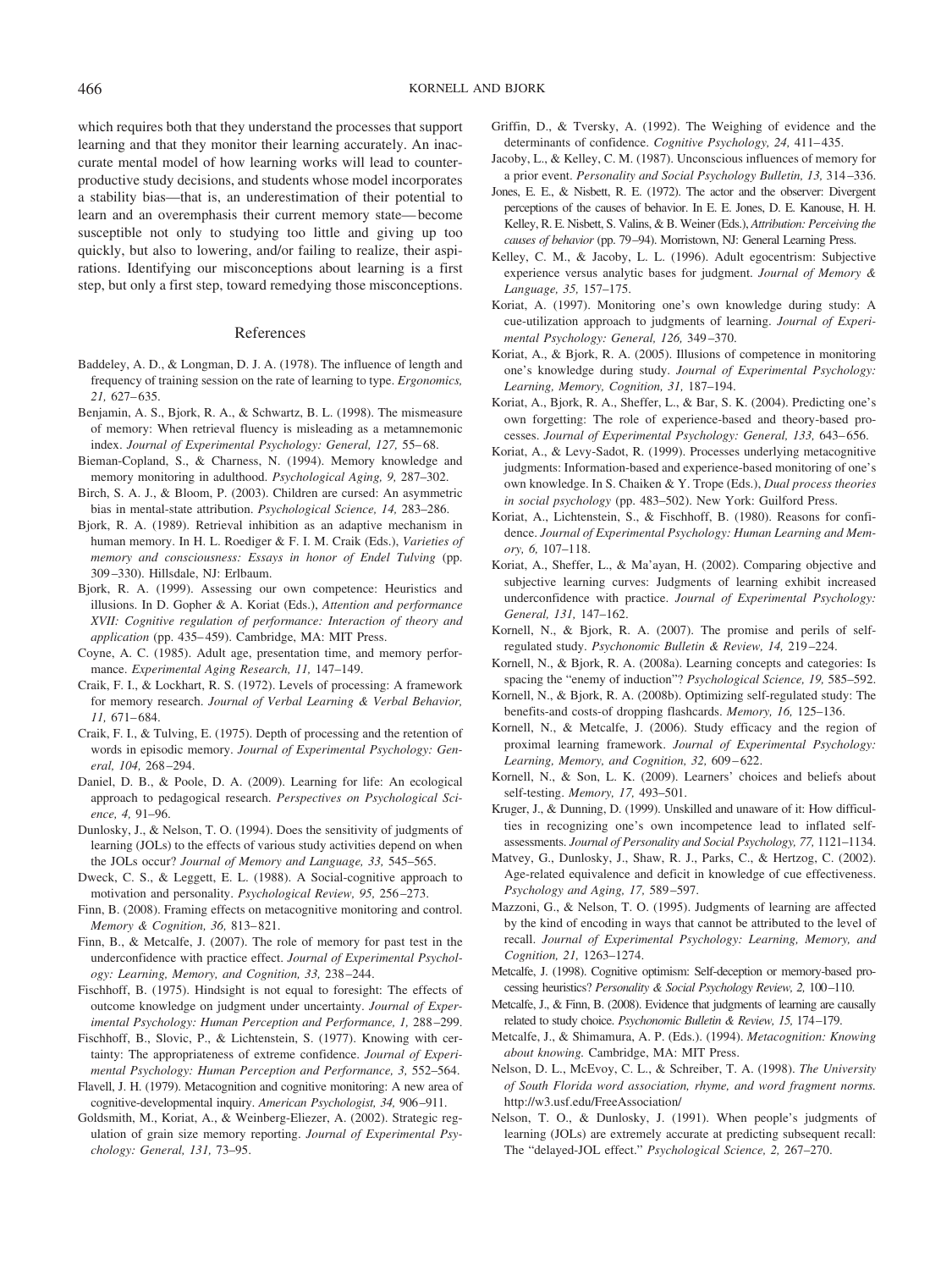- Paivio, A., Yuille, J. C., & Madigan, S. A. (1968). Concreteness, imagery, and meaningfulness values for 925 nouns. *Journal of Experimental Psychology, 76,* 1–25.
- Pressley, M., Levin, J. R., & Ghatala, E. S. (1984). Memory strategy monitoring in adults and children. *Journal of Verbal Learning & Verbal Behavior, 23,* 270 –288.
- Rabinowitz, J. C., Ackerman, B. P., Craik, F. I. M., & Hinchley, J. L. (1982). Aging and meta-cognition: The roles of relatedness and imagery. *Journal of Gerontology, 37,* 688 – 695.
- Roediger, H. L. (2008). Relativity of remembering: Why the laws of memory vanished. *Annual Review of Psychology, 59,* 225–254.
- Roediger, H. L., & Karpicke, J. D. (2006a). Test-enhanced learning: Taking memory tests improves long-term retention. *Psychological Science, 17,* 249 –255.
- Roediger, H. L., & Karpicke, J. D. (2006b). The power of testing memory: Basic research and implications for educational practice. *Perspectives on Psychological Science, 1,* 181–210.
- Ross, L. (1977). The intuitive psychologist and his shortcomings: Distortions in the attribution process. *Advances in experimental social psychology, 10,* 173–220.
- Schwartz, B. L., Benjamin, A. S., & Bjork, R. A. (1997). The inferential and experiential basis of metamemory. *Current Directions in Psychological Science, 6,* 132–137.
- Shaughnessy, J. J. (1981). Memory monitoring accuracy and modification of rehearsal strategies. *Journal of Verbal Learning & Verbal Behavior, 20,* 216 –230.
- Shaw, R. J., & Craik, F. I. (1989). Age differences in predictions and performance on a cued recall task. *Psychology and Aging, 4,* 131–135.
- Simon, D. A., & Bjork, R. A. (2001). Metacognition in motor learning. *Journal of Experimental Psychology: Learning, Memory, and Cognition, 27,* 907–912.
- Zechmeister, E. B., & Shaughnessy, J. J. (1980). When you know that you know and when you think that you know but you don't. *Bulletin of the Psychonomic Society, 15,* 41– 44.

# Appendix

Word pairs used in the current experiments are listed in Table A1. Easy and difficult pairs were mixed in Experiments 1–5; difficult pairs were used in Experiments 6 –12. The pairs were randomly assigned to be used as practice items during instructions, as target items during the experiment proper, or as on-paper items during Phase 2 of Experiments 2 and 6.

# Table A1

| Cue              | Target         | Difficulty       | Cue          | Target             | Difficulty       |
|------------------|----------------|------------------|--------------|--------------------|------------------|
| Abasement        | Gender         | Difficult        | Origin       | Eccentricity       | <b>Difficult</b> |
| Abdication       | Allegory       | <b>Difficult</b> | Origin       | Malice             | <b>Difficult</b> |
| Aberration       | Sobriety       | Difficult        | Perjury      | Adage              | Difficult        |
| Advice           | <b>Boredom</b> | Difficult        | Pledge       | Attribute          | Difficult        |
| Afterlife        | Inducement     | Difficult        | Profession   | Menace             | <b>Difficult</b> |
| Animosity        | Ability        | <b>Difficult</b> | Replacement  | Ownership          | <b>Difficult</b> |
| Banality         | Rating         | <b>Difficult</b> | Savant       | <b>Sentiment</b>   | <b>Difficult</b> |
| <b>Blandness</b> | Pact           | Difficult        | Sensation    | Length             | Difficult        |
| Blasphemy        | Ignorance      | Difficult        | Simile       | Atrocity           | Difficult        |
| Causality        | Adversity      | Difficult        | Subtraction  | Crisis             | Difficult        |
| Clemency         | Idiom          | Difficult        | Supplication | Violation          | Difficult        |
| Comparison       | Increment      | <b>Difficult</b> | Trouble      | Temerity           | <b>Difficult</b> |
| Confidence       | Instance       | Difficult        | Unification  | Fault              | Difficult        |
| Cooperation      | Vanity         | Difficult        | Unreality    | <b>Intellect</b>   | Difficult        |
| Cost             | Hatred         | Difficult        | Upkeep       | Expression         | Difficult        |
| Criterion        | Attitude       | Difficult        | Vigilance    | Thought            | <b>Difficult</b> |
| Dalliance        | Predicament    | <b>Difficult</b> | Welfare      | Equity             | <b>Difficult</b> |
| Debacle          | Disparity      | Difficult        | Wistfulness  | Exclusion          | Difficult        |
| Deduction        | Gist           | Difficult        | Impotency    | Context            | Difficult        |
| Diffusion        | Hope           | Difficult        | Impropriety  | Competence         | Difficult        |
| Disconnection    | Semester       | Difficult        | Impulse      | Jeopardy           | Difficult        |
| Eccentricity     | Memory         | Difficult        | Inanity      | Capacity           | <b>Difficult</b> |
| Elaboration      | <b>Belief</b>  | <b>Difficult</b> | Inebriety    | Fate               | Difficult        |
| Embezzlement     | Reminder       | Difficult        | Ingratitude  | Malady             | Difficult        |
| Episode          | Majority       | Difficult        | Insolence    | Proxy              | Difficult        |
| Excuse           | Mercy          | Difficult        | Interest     | <b>Bereavement</b> | Difficult        |
| Explanation      | Onslaught      | Difficult        | Interim      | Velocity           | Difficult        |
| Feudalism        | Creator        | Difficult        | Irony        | Aptitude           | Difficult        |
| Figment          | Satire         | Difficult        | Loquacity    | Suppression        | Difficult        |
|                  |                |                  |              |                    |                  |

(*Appendix continues*)